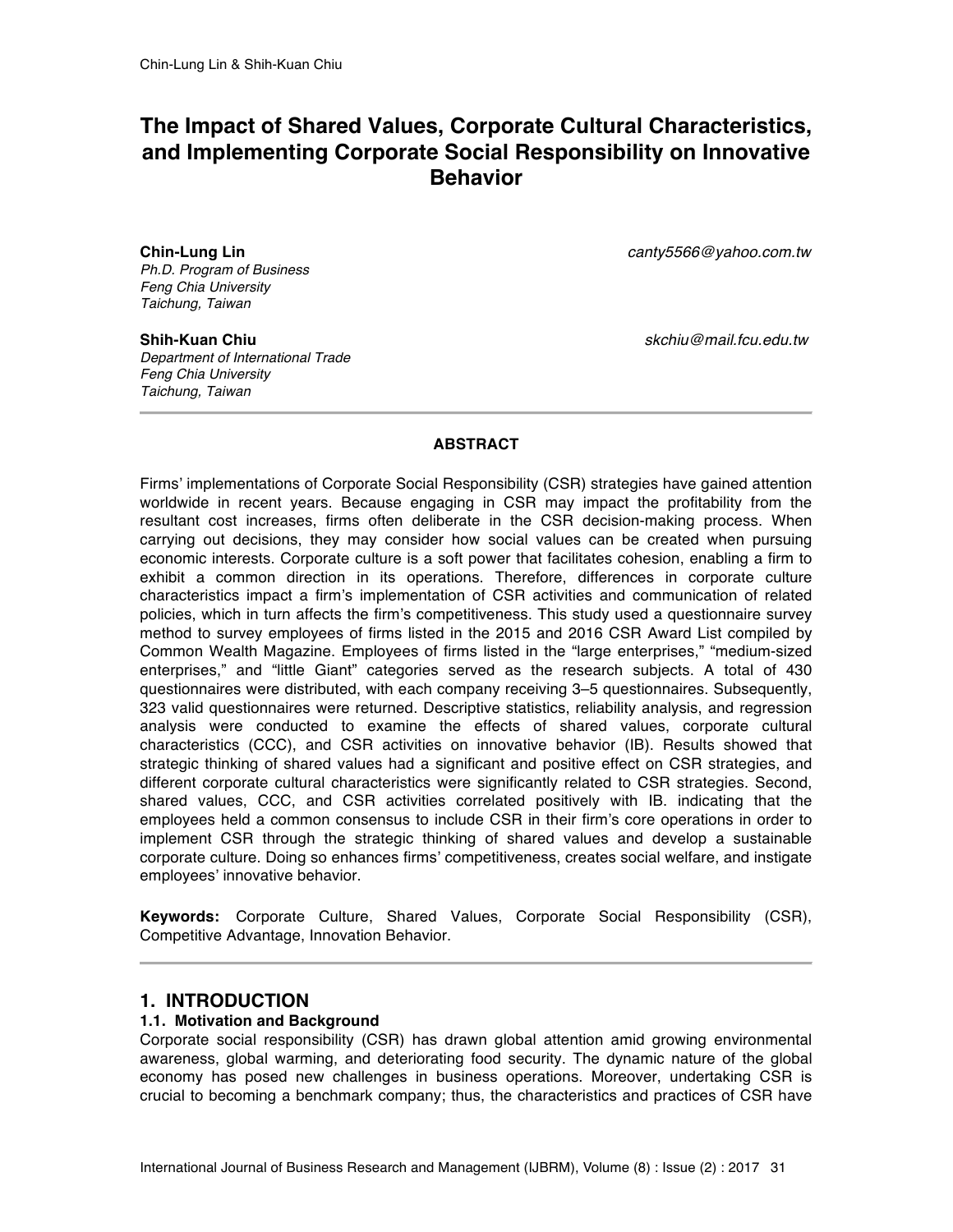been investigated in both business and academia.

Support from top management determines the success of a firm's CSR activities. Previously, corporate managers held conservative perceptions toward CSR implementation; however, with society changing constantly, greater emphasis has been placed on the significance of CSR to their organizations. Firms that possess a positive reputation and enhance employee benefits through CSR initiatives can attract workers of higher caliber and boost their productivity (Edmans [17]). Moreover, while the necessity and urgency of assuming and implementing CSR to promote social development are increasingly recognized in the business community, social pressure is mounting on the private sector to assume CSR as a principle of business management and deliver business performance through CSR projects; this has contributed to the assessment of the value of CSR activities on the basis of business performance (Rangan & Karim [41]).

CSR comprises economic, legal, ethical, and discretionary responsibilities (Carroll [7]). According to Porter and Kramer [39], the goal of a business should not only be to generate profits but also to create shared value; thus, to pursue shared value is to seek economic value while also creating social values (Rangan & Karim [41]). This concept may drive further global economic development and growth in productivity. Moreover, shared value cannot be equated to social responsibility, philanthropy, or sustainable development; it can also be considered an innovative approach to achieving economic success. This type of value is instrumental in, not ancillary to, the operation of a business. In addition, integrating CSR with business strategies can drive future corporate competitiveness. Thus, shared value and CSR have become crucial to the business community in response to growing globalization. This constituted one of the two motivations of this study.

Culture forms the bedrock upon which an organization is built. Organizational culture refers to the attitudes, beliefs, and behaviors that are shared among all members of an organization and is fundamental to the operation of that organization; therefore, the culture of one organization differs from that of another (Robbins & Judge [43]). The organizational culture of a corporate organization is often referred to as "corporate culture," which is a paramount indicator of contemporary business management practices. Thus, a well-established corporate culture facilitates achieving sustainability. However, no conclusive evidence has been presented to associate the CSR domain of interest with differences in corporate culture, the manner in which CSR is implemented with respect to an organization's corporate culture, the influence of shared value on CSR implementation, or the actions or activities related to CSR. Moreover, whether a firm's competitive advantage and cultural characteristics are associated with its CSR implementation has yet been established. All these literature gaps formed the other motivation of this study.

An increasing number of firms have embraced creativity and innovation as a part of their vision. Innovation empowers firms to maintain competitive advantages, long-term operations, and enhance competitiveness (Gordon, Tarafdar, Masksimoski, & Rogowitz [20], Chang & Lee [12], Lin [32], Tran [54]). Moreover, the profits generated by a firm contribute to the various needs of the society in which the firm operates, and the resources provided by society enable the firm to create wealth. Thus, both parties must hold certain expectations and opinions about each other. Enterprises cannot grow without innovating because this enables them maintain or improve their competitiveness. They should innovate constantly to meet upcoming challenges and stay ahead of the curve. However, no conclusive evidence has been shown as to whether CSR implementation improves employees' creativity and innovative behavior (IB). The last motivation of the present study was to address this gap in the literature.

## **1.2. Objectives**

Numerous companies have embraced CSR as a core value, although arguably only a handful of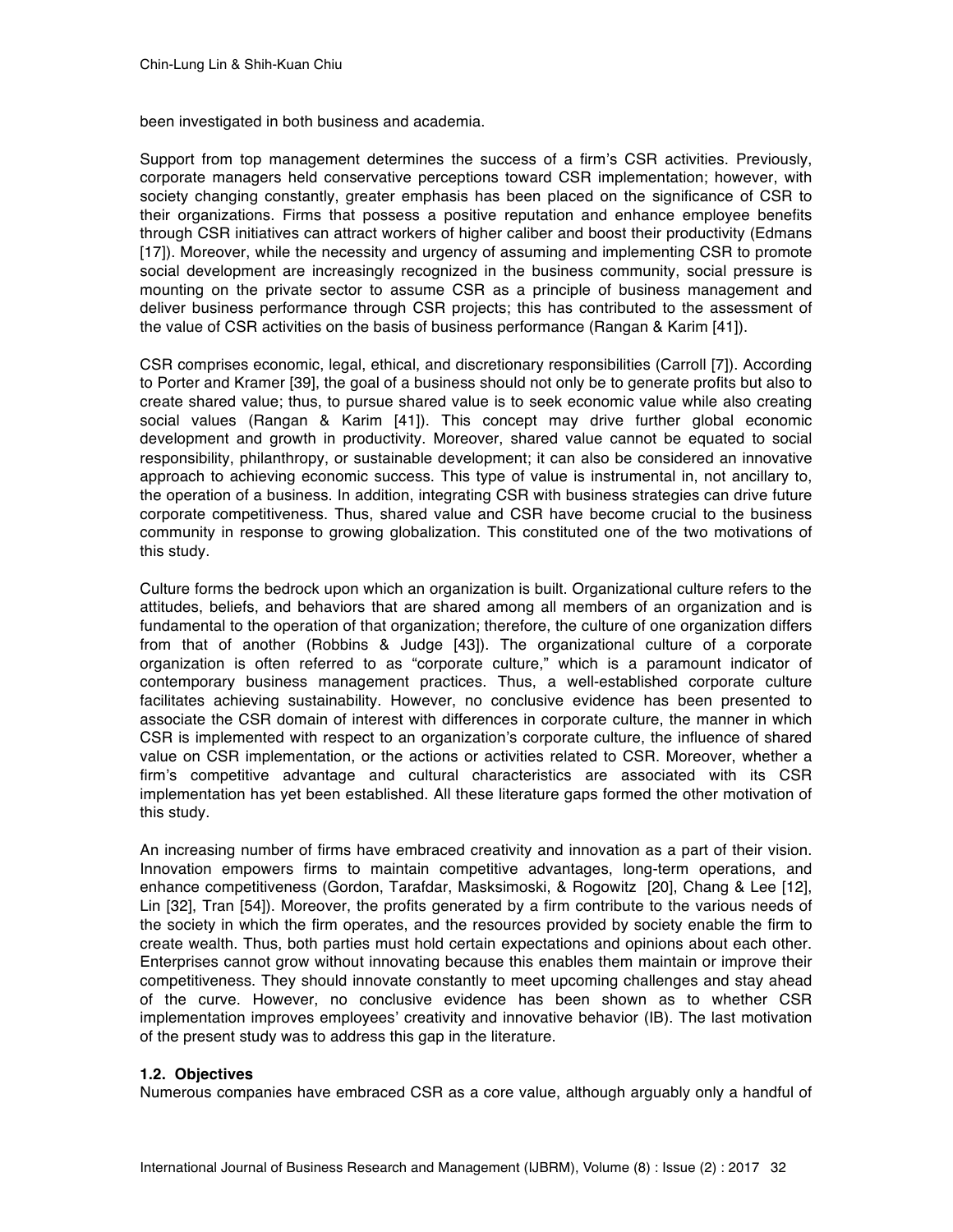them have fulfilled this practice and integrated it into their supply chains. Throughout the 1980s, various definitions, methods, research frameworks, and measuring instruments were proposed for investigating CSR (Smith & Julie [49]). Moreover, a firm's corporate culture showcases the firm's mission and values and is a crucial predictor of CSR activities (Bansal [4], Maignan, Ferrell, & Hult [33], Marcus & Anderson [34]). Thus, the present study was aimed at the following:

- Exploring how shared-value strategies are incorporated into CSR activities
- Examining the relationship between corporate culture characteristics (CCC) and CSR activities from an employee perspective
- Elucidating which CSR activities and environmental policies that the private sector fulfills to contribute to mitigating climate change and global warming.
- Investigating the effects of CSR implementation on employee IB to provide a basis for establishing an innovative corporate culture.

# **2. LITERATURE REVIEW AND HYPOTHESES DEVELOPMENT**

# **2.1. Corporate Social Responsibility**

The concept of CSR first emerged in the 1930s, with its development reaching a milestone in the 1950s with Howard Bowen's *Social Responsibilities of the Businessman*. Conventionally, CSR focuses on promoting public welfare and does not necessarily involve business operations. It was not until the 1970s that CSR was defined clearly and paraphrased (Smith & Julie [49]). At the time, CSR studies focused on corporate social performance (Carroll [8], Sethi [49]). For example, Friedman [19] maintained that the only social obligation of a company is to maximize profits for its shareholders. The concept of CSR has recently been furthered. By engaging in CSR, companies can attract more consumers, investors, and employees (Smith [51]). Implementing CSR activities can also improve stakeholder relationships as well as social welfare (Barnett [5]). Moreover, Sibao and Guaer [53] argued that CSR depends on a firm's management and their belief in the importance of social responsibility because this practice is not strictly defined or regulated. Carroll [9] noted that CSR reflects corporate accountability not only to shareholders but also to society at large, and it enables firms to fulfill their social responsibilities through strategic planning: synergizing their organizational objectives and business strengths to pursue their own interests and promote social welfare.

In the view of Porter & Kramer [40], the objective of firms should be not only the pursuit of profits but also the creation of shared value; firms can do this by revamping their products and target markets and redefining productivity for value chains. In brief, the implementation of strategies for creating corporate shared value (CSV) is closely related to a firm's profitability and competitive position: the firm utilizes its resources and expertise to create social value and subsequently economic value. Creating CSV, which means increasing economic value and social value, provides the most powerful driving force behind global economic growth.

Internationally recognized guidelines and standards for CSR include the G4 Sustainability Reporting Guidelines (Global Reporting Initiative), the Guidelines for Multinational Enterprises (Organization for Economic Co-operation and Development), and SA 8000 (Social Accountability International).

Businesses and society depend on each other in two ways (Porter and Kramer [39]). First, a company's routine operations induce changes in its immediate social environment; this indicates an interdependent relationship originating from inside (i.e., firm) to outside (i.e., society). Second, social change exerts both positive and negative impacts on a company's operation, suggesting an interdependent relationship originating from outside (society) to inside (firm). Moreover, corporate value-chain activities typically influence society in both positive and negative ways. Therefore, this study investigated the interdependent relationship between business and society on the basis of CSV (exogenous variable) and corporate culture (endogenous variable).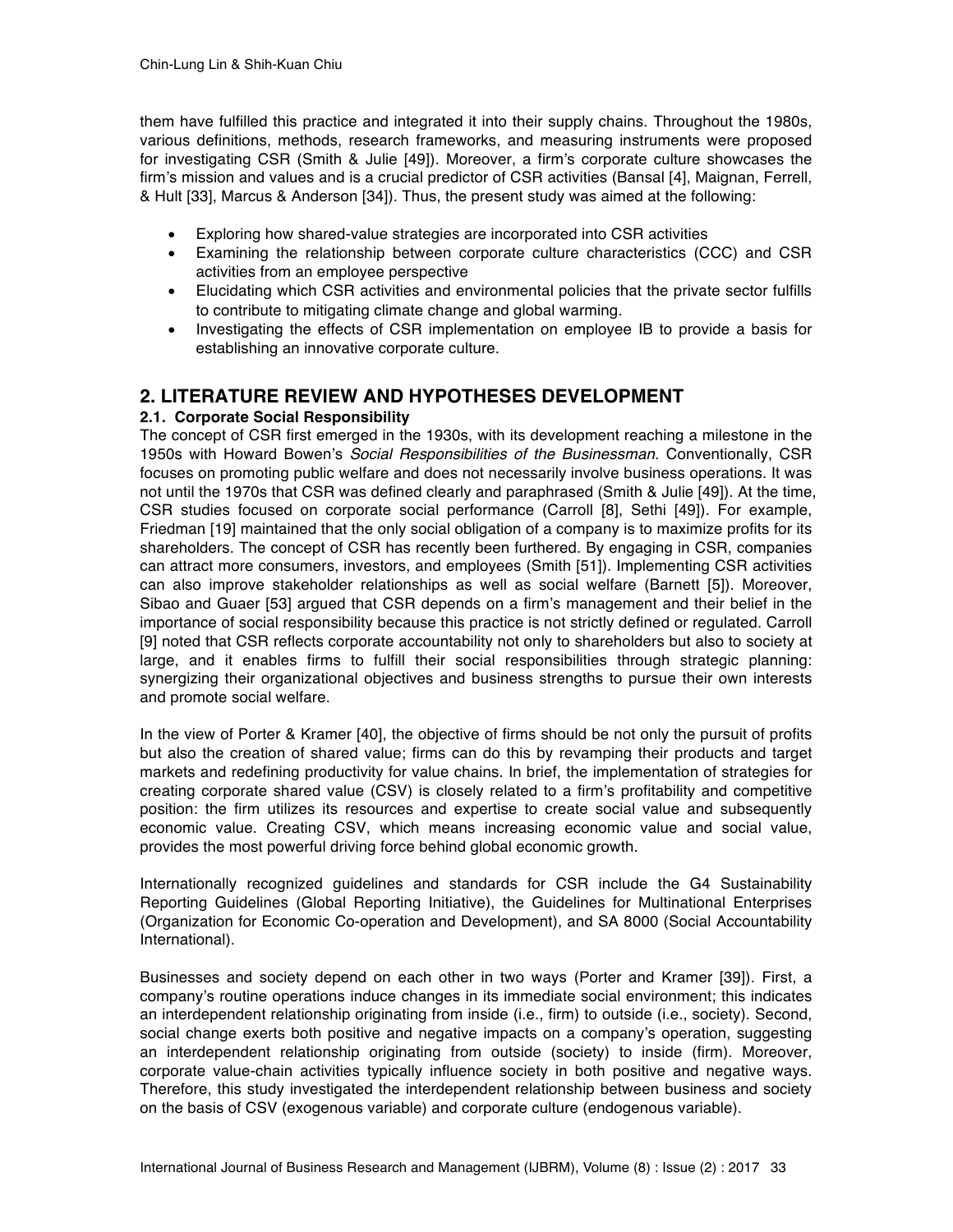## **2.2. Relationship Between Shared Value And CSR**

Conventionally, CSR focuses on promoting public welfare and does not necessarily involve business operations. The concept of shared value can be defined as a policy or operating practice that improves the competitiveness of a firm while furthering the economic and social conditions in the community in which the firm operates (Porter & Kramer [40]). On the basis of this concept, the obligation of a global corporate citizen should be to address environmental and social issues in collaboration with stakeholders at the individual, group, or community level (Polonsky, Carlson, & Fry [37]). Firms should contribute to society and the environment and derive value from each of their investments (Kuehn & Mclntire [30]). Shared value can also be viewed as a differentiation strategy that offers valuable competitive advantages or opportunities (Schmitt & Renken [47]). Firms that invest in the communities in which they operate advance from fulfilling social responsibilities to creating shared value (Porter & Kramer [40]). Traditionally, firms create shared value by concentrating on operational performance and integrating this overriding aim into their strategies to create value for society or the environment and derive benefits for themselves. However, when firms treat CSR as a cost or function or business of a department for building reputation, sustainable management is often not achieved (Vaidyanthan & Scott [57]). Instead, they should meet and balance the economic, social, and environmental needs of their stakeholders and manage their operations strategically to cocreate benefits and value with their stakeholders. Moreover, the objective of firms should be not only the pursuit of profits but also the creation of shared value, which can be attained through strategies driving the firms' operations. According to Porter and Kramer [40], the goal of firms should be redefined as to create shared values, rather than simply pursue profits, and the key strategy to achieving this is by focusing on specific markets or developing unique advantages and including value chains that adhere to this objective. Plans to enhance operational performance as a part of CSR do not necessarily generate additional revenues, reduce costs, or achieve both (Rangan and Karim [41]). On the basis of these arguments, this study adopted the concept developed by Porter and Kramer (2006) and Zairi and Peters [63] and divided CSV into the subdimensions of (a) managerial consensus on environmental change and (b) corporate decision-making in the selection of value activities. Accordingly, H1 was formulated as follows:

**H1**: Shared-value strategies have positive effects on the implementation of CSR in terms of customer equity, the general public, competitors, and the natural environment.

## **2.3 Relationship Between CCC and CSR**

Corporate culture has received considerable attention in academia over the past decade and is also an issue frequently manipulated or reined in by the business community. Research into corporate culture began in the 1970s, when it was interpreted in several ways. Before the mid-1980s, corporate entities were universally perceived as a means of coordinating, managing, and controlling groups of people, and it was not until recently that the concept of corporate culture began to receive recognition. Numerous researchers have likened corporate organizations to persons with a flexible (or inflexible) or friendly (or cold) nature. Schein [46] proposed that a corporate culture can be built on three distinct components: (a) the founder's beliefs, values, and assumptions; (b) the learning experiences of members engaged with the organization as it evolves; and (c) the beliefs, values, and assumptions introduced by newly enrolled members and leaders.

Deshpande and Webster [15] reviewed many studies in the literature on behavioral science, sociology, and anthropology to define organizational culture as "the pattern of shared values and beliefs that help individuals understand organizational functioning and thus provide them norms for behavior in the organization" (p. 4). Tricer and Beyer [55] interpreted organizational culture at the levels of (a) substance and ideology and (b) form. Moreover, humans are meaning-seeking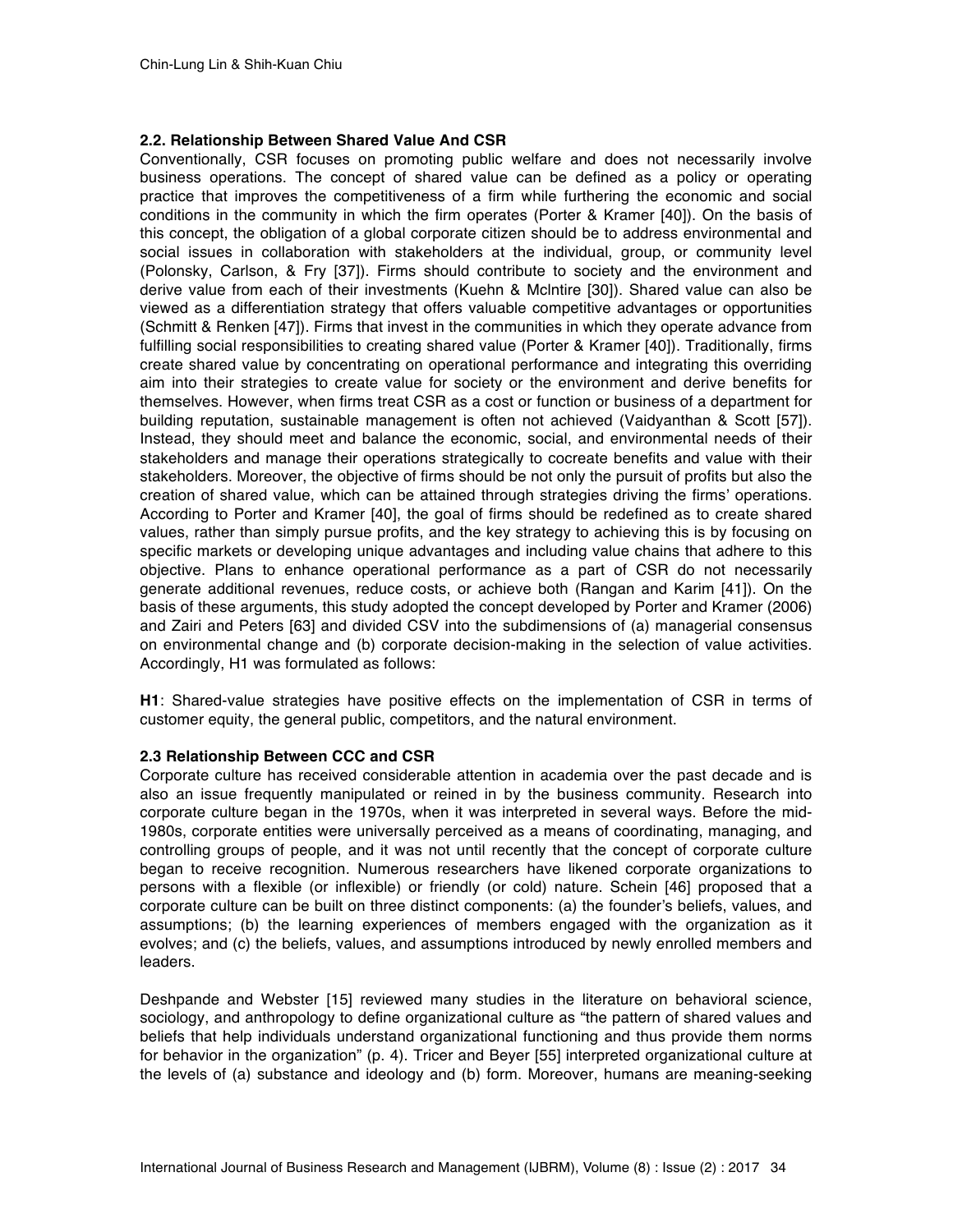animals, and the meanings they seek may exist in cultural ideologies. All cultural characteristics are infused with meaning. Cameron and Quinn [10] defined organizational culture as follows:

…it encompasses the taken-for-granted values, underlying assumptions, expectations, collective memories, and definitions present in an organization. It represents "how things are around here." It reflects the prevailing ideology that people carry inside their heads. It conveys a sense of identity to employees, provides unwritten and often unspoken guidelines for how to get along in the organization, and it enhances the stability of the social system that they experience. (p. 19) .

However, deriving meanings depends on the context under which an organizational culture forms, the socialization of the recipient, and other relevant factors. Irani, Beskee, and Love [25] suggested that corporate culture is a system through which a firm develops shared activities, values, and beliefs, and it guides the behaviors of firm members. Corporate culture contains the values shared by all firm members and, as Harrington and Guimaraes [22] observed, is critical to business success. Accordingly, corporate culture affects the selection of topics for communication within a firm (Levin & Behrens [31]). Just as a firm can communicates its activities and policies in layman's terms, it can do likewise through CSR activities (Smith & Julie [50]).

Rangan and Karim [41] noted that the primary objective of CSR is to enable firms to conduct their business activities in their immediate social environment in a mr that is in line with their business objectives and values, and such values are an element of corporate culture. Corporate culture affects organizational processes and outcomes and, in particular, can contribute to the efficiency and innovativeness of an organization (Antonsen [2], Cameron & Quinn [11]). Moreover, the culture of clanbusinesses typically guarantees higher service quality for their members and customers (Beek & Gerritse [6]). Firms with a adhocracy specialize in addressing new problems for their clients (Palmer, Dunford, & Akin [36]); those with a hierarchical culture maintain public order and operate consistently with certain values rooted in the hierarchy of their organizational structure (Matsumoto, Yoo, & Nakagawa [35]); and those with a market culture encourage their suppliers to provide innovative solutions to meet growing customer demand (Annemijn & Catherine [1]). Different corporate cultures reflect the characteristics of different companies; topperforming firms exhibit certain cultural characteristics that predispose them to treat their employees or customers fairly. Therefore, CCC may affect CSR performance. H2 was formulated accordingly:

**H2**: CCC has positive effects on the implementation of CSR in terms of customer equity, the general public, competitors, and the natural environment.

## **2.4 Relationship Between CSR and IB**

The concept of innovation was first proposed by Schumpeter [48], who defined it as a process through which a firm rearranges its factors of production in a manner that improves efficiency while reducing costs. As such, innovation involves exploiting ingenuity to achieve the efficient utilization of resources to meet market demand, thus stimulating economic growth. It was later defined by Victor [60] as the creation, acceptance, and adoption of a new concept, process, product, or service. As service industries continue to develop, innovation spans not only technological changes but also new ideas or changes in capabilities. Zaltman, Duncan, and Holbek [64] referred to an innovation as a new concept or the outcome of a task that is adopted by organizations interested in the innovation. Peters and Waterman [38] suggested that innovative firms are always prepared to respond to changes in the immediate environment and designate talent to develop products and services tailored to the firms' characteristics or ideals. According to Robbins [42], innovativeness relates to a reformed or new idea that can improve a product, process, or job; although such capability involves reform, not all reforms involve innovation capabilities. In brief, innovation contributes added value directly to businesses and indirectly to consumer products, and this value can manifest in products, processes, organizations, management, marketing, or the marketing system (Weerawardena & O'Cass [62]).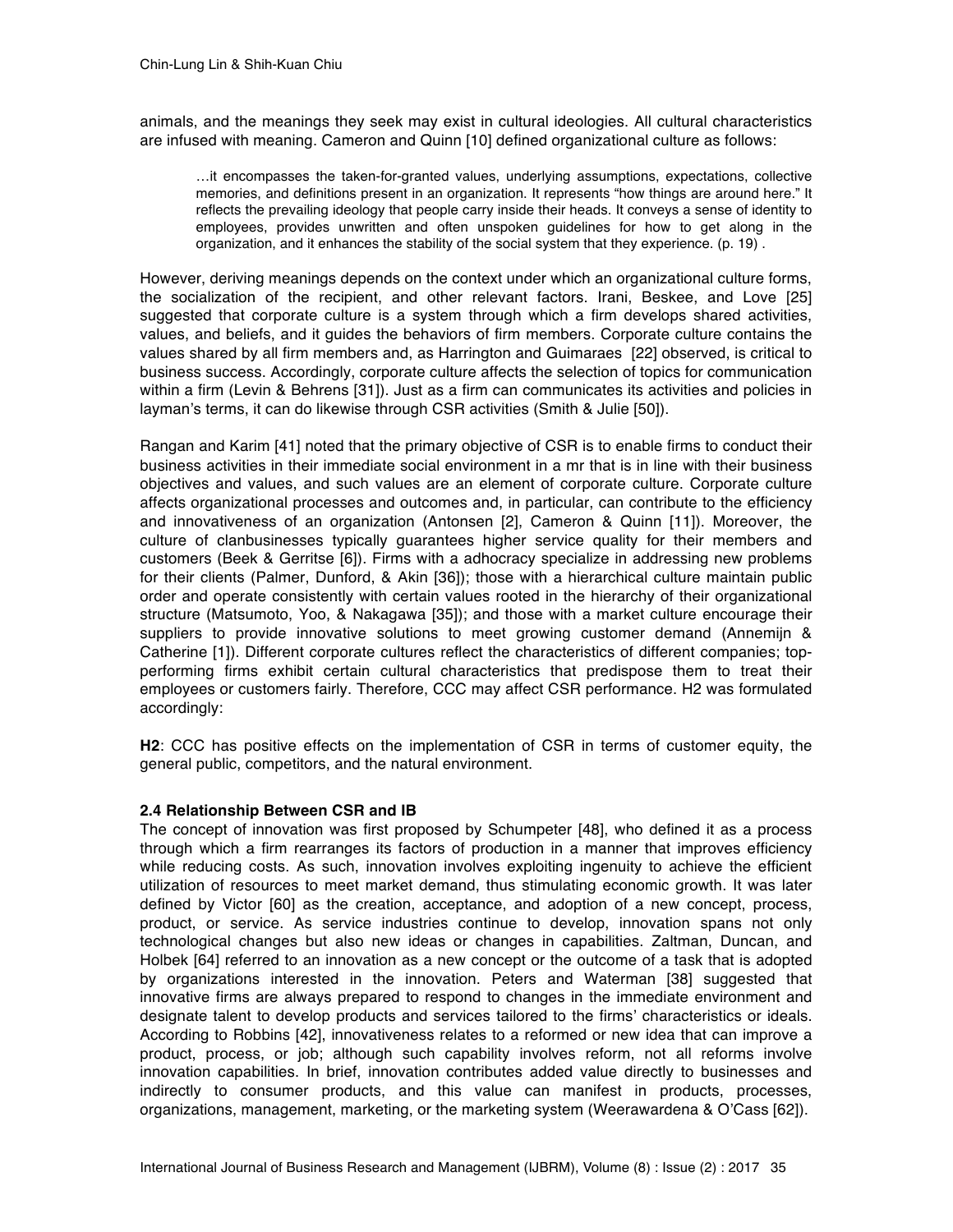Innovation is vital not only to a firm's operations but also to the enhancement of its competitiveness. Corporate innovation spans improvements in technology (e.g., products and production processes) and organizational management, among other domains (Tsai & Tsai [56]). According to Danylkiv [13], innovation is both the outcome of a product or technological improvement and the process through which a new idea or product is utilized. Innovation can also apply to any new concept, and accepting such innovation necessitates some change (Euchner [18]). Product innovation entails satisfying customers by using new materials to develop a new product or improve an existing product (Rosli & Sidek [44]). It also means introducing a new product or service to establish a market or meet the needs of existing customers.

Researchers have presented different views on innovation. Van de Ven [58] maintained that innovation implies the personal development an individual undertakes to continue to maintain their interactions with the existing organizational environment and other members within the organization. Woodman, Sawyer, and Griffin [63] proposed that innovation at the individual level is crucial to that at the organizational level because innovative behavior has a ripple effect, spreading from individuals to teams and then to organizations as a whole. Scott and Bruce [45] indicated that individuals, leaders, teams, and organizational climate influence IB, and individuallevel IB follows from defining, formulating solutions for, and deliberating on problems. The authors analyzed individual-level IB in terms of idea conception, diffusion, and realization. Kanter [27] shared a similar view, arguing that individual-level innovation occurs when an innovative person recognizes a problem, holds certain beliefs about it, seeks support for his or her creative idea, unites those who support it into a coalition, materializes the idea as a prototype or model, and the commercializes it. Janssen [27] noted that IB is an act by which an employee creates and uses a new idea to help improve the performance of his or her colleagues, team, and organization. Van der Vegt & Janssen [59] defined an innovative process as a discontinuous activity, namely a process whereby a person generates, promotes, and executes an idea at any given time. Hurley & Hult [24] characterized organizational innovation by using two factors: behavior (innovativeness measured by the frequency of adopting new projects) and willingness (willingness of all employees to engage in innovation). Hammond, Farr, Schwall, and Zhao [21] suggested that innovation and creation are key to maintaining organizational competitiveness. Stowe and Grider [52] indicated that innovation involves translating ingenuity into problem-solving to derive benefits for customers and increase sales.

Given that the industrial landscape is changing rapidly, enterprises undertake CSR in a manner that can ensure sustainability, improve competitiveness, and promote social well-being. Given this aim, they typically appoint teams to formulate innovative CSR strategies. However, the translation of individual ideas into CSR implementation is uncommon (Baer [3]). Hull, and Rothenberg [23] empirically showed that innovation moderates the positive relationship between CSR and financial performance, indicating that the influence of CSR on financial performance is more pronounced in low- than high-innovation firms. Nonetheless, because IB and CSR are difficult to concretize, it is not easy to quantify the influence of IB on CSR. How to measure the effects of IB on CSR remains poorly understood. Accordingly, the present study proposed the following hypothesis to examine the effects of innovation at the individual, team, and organizational levels (King & Anderson [29]):

**H3:** CSR implementation positively affects innovation at the individual, team, and organizational levels.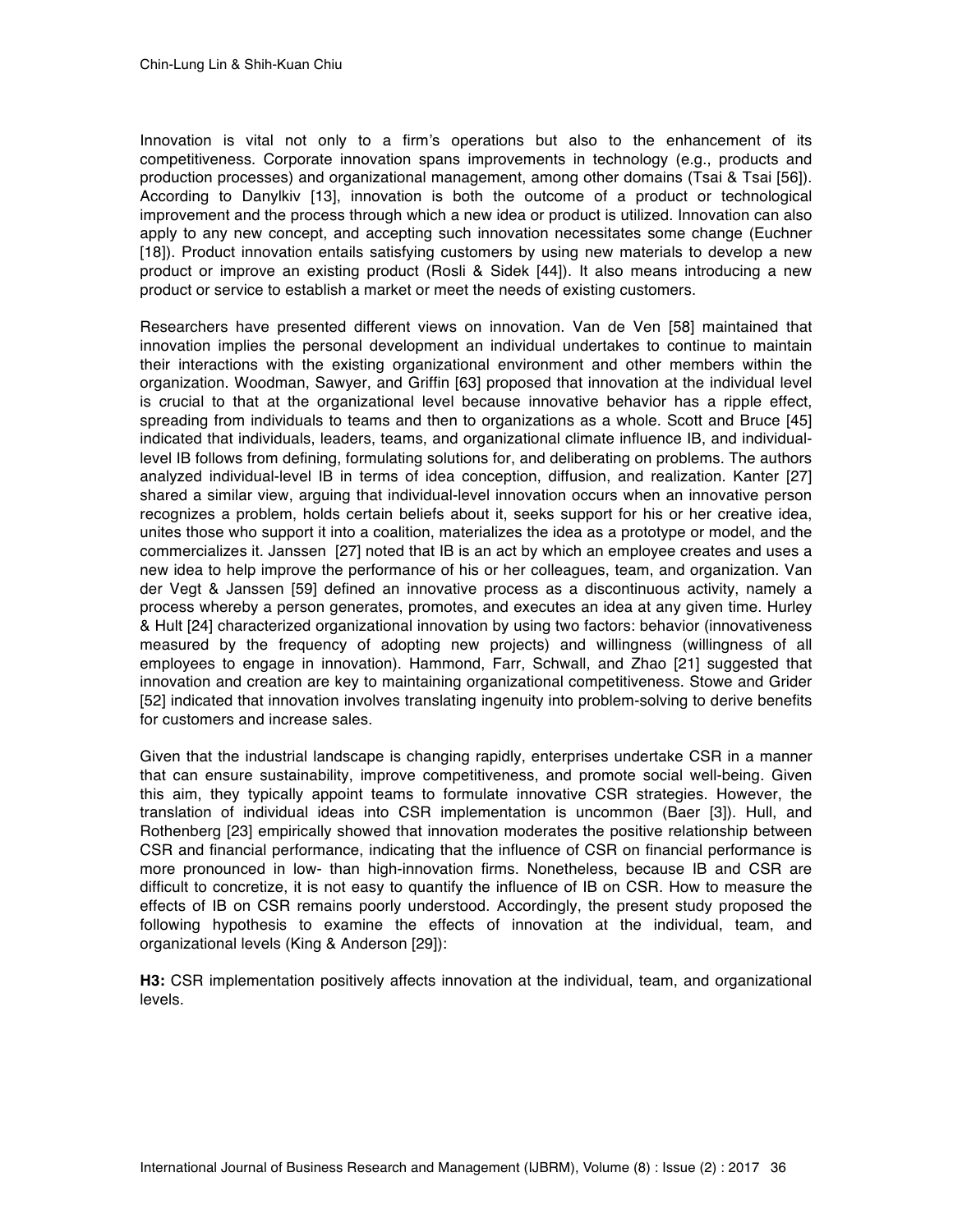# **3. METHODS**



**Note: CSV:** Corporate Shared Value **CCC:** Corporate Cultural Characteristics **CSR:** Corporate Social Responsibility **IB:** Innovative Behavior

**FIGURE 1:** Research Framework.

## **3.2 Questionnaire Design and Measurement**

A questionnaire was designed by reviewing relevant studies to formulate items for the dimensions of CSV, CCC, CSR, and IB.

CSV was divided into the subdimensions of managerial consensus on environmental change and corporate decision-making in the selection of value activities (Porter et and Kramer [39]), and the number of items covered in this dimension was revised to 10 (Porter et al. [40], Zairi & Peters [65]).

CCC was constructed on the basis of a previous scale (Cameron & Quinn [11]) based on the competing values framework. This dimension, which comprised 24 items, was divided into familyowned, contingency, hierarchical, and market cultures on the basis of the consistency of the main organizational characteristics, top management characteristics, critical factors in organizational success, organizational climate, and management style. These are described in the competingvalues framework, which comprises four quadrants organized along the axes of flexibility vs. stability and internal focus vs. external focus.

CSR was based on an eight-dimensional CSR questionnaire proposed by Duygu [16]. This questionnaire spans current CSR practices and has been empirically tested to show adequate reliability and validity. Four of the subdimensions of CSR (customer equity, general public, competitor, and the natural environment) were derived from this questionnaire, totaling 18 items.

The dimension of IB was adapted from questionnaires on innovation developed by Janssen [26], King and Anderson [29], and Baer []and comprised the subdimensions of individual innovation (IB1), team innovation (IB2), and organizational innovation (IB3). This scale comprised 14 items.

In summary, the questionnaire administered in this study comprised four dimensions with 66 items measured on a 6-point Likert scale ranging from 1 (*strongly disagree*) to 6 (*strongly agree*).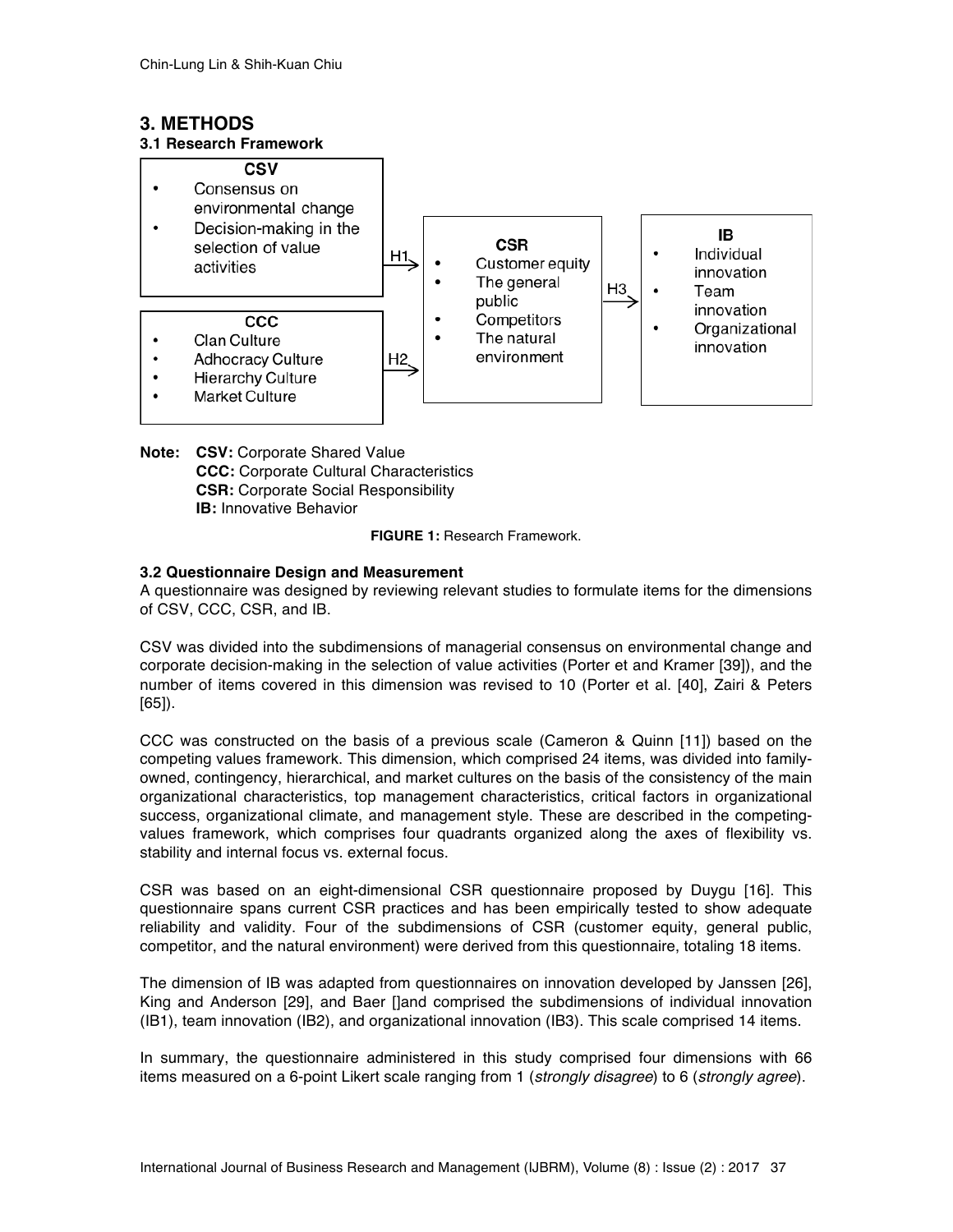# **3.3. Subjects and Data Analysis**

The questionnaire was administered to the employees of Taiwanese firms that were included in the list of Excellence in Corporate Social Responsibility in 2015 and 2016, as determined and issued by CommonWealth Magazine, a Chinese-language financial magazine published in Taiwan. These award-winning firms were categorized in the list as "large enterprises," "mediumsized enterprises," and "little giants (microenterprises)," respectively. In 1994, CommonWealth Magazine began promoting CSR and incorporated it as a criterion for selecting "benchmark enterprises." In 2007, the magazine founded the award of Excellence in Corporate Social Responsibility on the basis of the criterion to list 50 firms that earnestly promote the well-being of Taiwanese society. In 2015, it established the entry category of "little giants" to recognize the CSR efforts of small firms, which play an indispensable role in stimulating the Taiwanese economy and make characteristically unacknowledged contributions to CSR.

Valid responses were analyzed to test the proposed hypotheses. Descriptive statistics, reliability analysis, and regression analysis were conducted through SPSS 17.0 to verify the reliability and consistency of the questionnaire and the hypotheses.

# **4. RESULTS**

# **4.1.1 Sample and Questionnaire Reliability**

Before its formal administration, the questionnaire was revised following an expert review and two pretests. One pretest entailed distributing 15 questionnaires via the Internet to employees in three industries who engaged in CSR activities; all 15 questionnaires were returned. The distribution and recovery of the first pretest questionnaire took 2 weeks. The questionnaire was subsequently revised on the basis of the results of the expert review. Subsequently, paper copies of the pretest questionnaire were distributed to 30 employees of the firms that were included in *CommonWealth Magazine*'s list of Excellence in Corporate Social Responsibility for the categories of "large enterprises," "medium-sized enterprises," and "little giants"; 27 questionnaires were returned. The distribution and recovery of the second pretest questionnaire spanned 3 weeks. Following the pretest, the reliability of the questionnaire was analyzed.

Over the next 8 weeks, three to five questionnaires were distributed to the employees of each award-winning firm, totaling 300. However, only 95 responses were returned 3 weeks after distribution. Subjects were telephoned to confirm whether the questionnaires were delivered and completed. An additional 130 questionnaires were subsequently administered to the same subjects. After 19 incomplete responses were excluded, a total of 323 responses were obtained from the 430 questionnaires distributed, for a return rate of 79.53% and a valid response rate of 75.12%. The valid responses were analyzed.

The reliability of all the three dimensions of the formal questionnaire (CSV, CCC, and CSR) was examined using Cronbach's α coefficients. The Cronbach's α of all the dimensions exceeded the recommended level of 0.7: 0.949 for the shared-value dimension, 0.942 for the corporate-culture dimension, and 0.942 for the CSR dimension and 0.936 for the IB dimension (see Appendix 1).

# **4.1.2 Correlation Coefficient Analysis**

Correlations among CSV, CCC, and CSR were examined using Pearson's correlation test. Appendix 2 shows the correlation coefficients of the three dimensions and their respective subdimensions. The results suggested that CSR correlated positively with CSV  $(r = 0.755)$  and CCC ( $r = 0.761$ ), CSR correlated positively with IB ( $r = 0.673$ ), and the subdimensions of the CSV, CCC, CSR, and IB all correlated significantly positively with each other  $(p < .001)$ .

## **4.2 Regression Analysis**

Linear regression analysis suggested positive effects of both CSV ( $\beta$  = 0.686, p < .001) and CCC  $(6 = 0.786, p < .001)$  on CSR. Three regression models (M1–M3) were used to examine the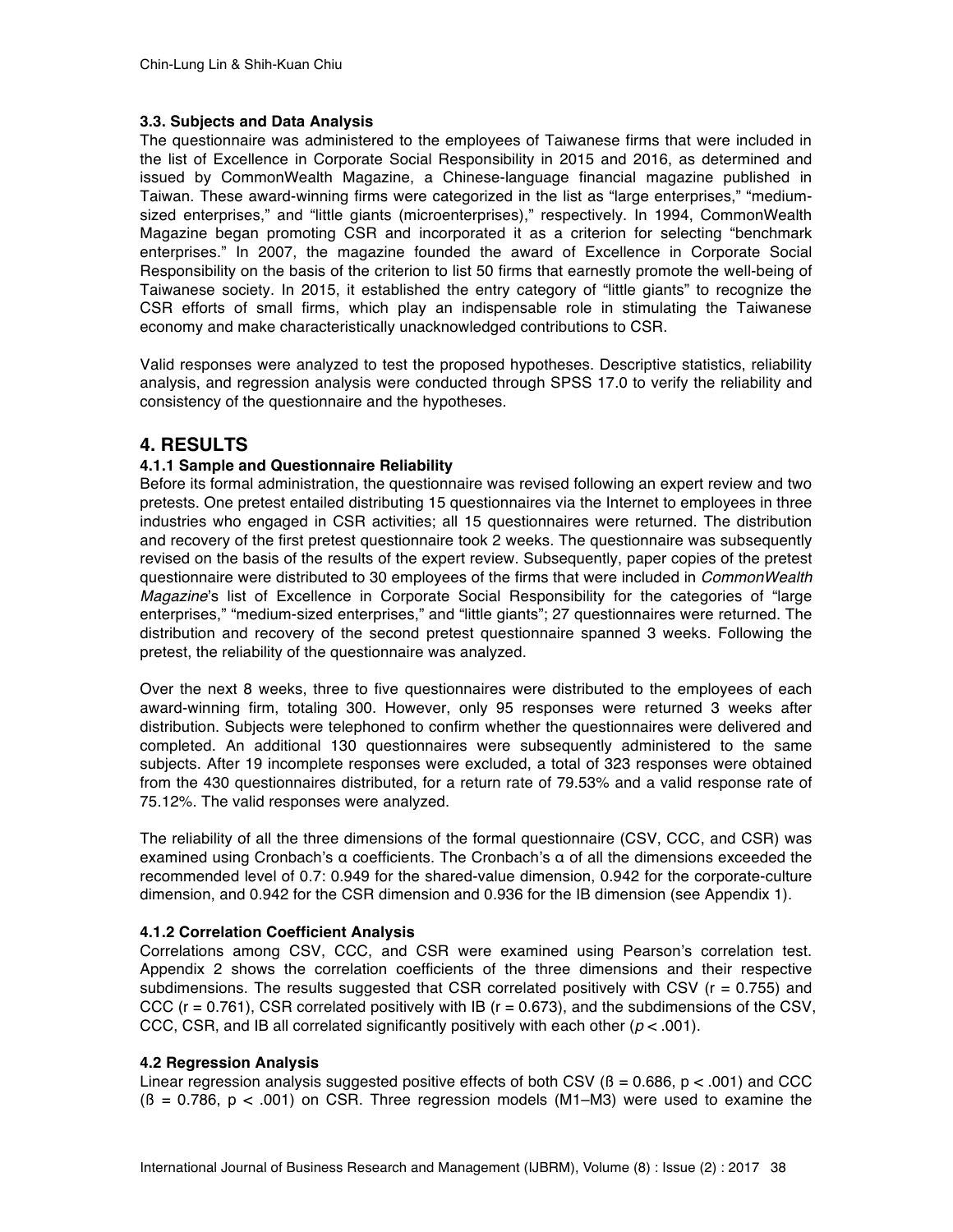effects of the respective subdimensions of CSV and CCC on the subdimensions of CSR; the results are shown in Table 1.

M1 analyzed the effects of the CSV subdimensions of managerial consensus on environmental change, CSV(a), as well as the effects of corporate decision-making in the selection of value activities, CSV(b), on the CSR subdimensions of customer equity, CSR(a); the general public, CSR(b); competitors, CSR(c); and the natural environment, CSR(d). Results from the model indicated that CSV(a) had significantly positive effects on CSR(a), CSR(b), CSR(c), and CSR(d)

M2 examined the effects of the CCC subdimensions of clanculture, CCC(a); adhocracy, CCC(b); hierarchical culture, CCC(c); and market culture, CCC(d), on all of the CSR subdimensions. Results from the model suggested that  $CCC(a)$  had significantly positive effects on  $CSR(a)$ , CSR(b), CSR(c), and CSR(d), as did CCC(b) and CCC(c). Additionally, CCC(d) exerted positive effects on CSR(a) and CSR(b) and negative effects on CSR (c) and CSR(d).

M3 investigated the respective effects of the CSV and CCC subdimensions on all of the CSR subdimensions. Results from the model suggested positive effects of CSV(a) on the CSR subdimensions; significantly positive effects of CSV(b), CCC(a), CCC(b), and CCC(c) on the CSR subdimensions; significantly positive effects of CCC(d) on CSR(a) and CSR(b); and negative effects of CCC(d) on CSR(c) and CSR(d). Therefore, according to M3, after the independent variables, CSV and CCV, were coupled together, their respective ß values decreased markedly in comparison to those of M1 and M2.

|                    | CSR(a)         |                |                | CSR(b)         |        |                | CSR(c)         |                |                |                | CSR(d)         |                      |  |
|--------------------|----------------|----------------|----------------|----------------|--------|----------------|----------------|----------------|----------------|----------------|----------------|----------------------|--|
|                    | <b>B-value</b> |                |                | <b>B-value</b> |        |                | <b>B-value</b> |                |                |                | <b>B-value</b> |                      |  |
|                    | M 1            | M <sub>2</sub> | M <sub>3</sub> | M <sub>1</sub> | M 2    | M <sub>3</sub> | M 1            | M <sub>2</sub> | M <sub>3</sub> | M <sub>1</sub> | M <sub>2</sub> | M <sub>3</sub>       |  |
| CSV(a)             | .266           |                | .096           | .224           |        | .048           | .235           |                | .088           | .131           |                | .007                 |  |
| CSV(b)             | .439           |                | .257           | .545           |        | .389           | .451           |                | .293           | .544           |                | .401                 |  |
| CCC(a)             |                | .286           | .170           |                | .328   | .187           |                | .440           | .316           |                | .486           | .313                 |  |
| CCC(b)             |                | .296           | .163           |                | .247   | .075           |                | .159           | .014           |                | .168           | .003                 |  |
| CCC(c)             |                | .142           | .094           |                | .254   | .192           |                | .326           | .274           |                | .315           | $.239$ <sup>-1</sup> |  |
| CCC(d)             |                | .150           | .111           |                | .116   | .077           |                | $-.097$        | $-137$         |                | $-142$         | $-2.630$             |  |
| F-value            | 124.352        | 67.725         | 53.241         | 179.928        | 91.037 | 81.456         | 114.855        | 70.547         | 57.300         | 115.507        | 61.859         | 54.396               |  |
| Adj.R <sup>2</sup> | .434           | .453           | .493           | .526           | .528   | .600           | .414           | .464           | .512           | .416           | .431           | .499                 |  |

**TABLE 1:** Respective effects of the CSV and CCC subdimensions on the CSR subdimensions.( Sig. at \*p<0.05, \*\* p<0.01, \*\*\* p<0.001).

|            |                                  | IB <sub>1</sub>      |                | IB <sub>2</sub> | IB <sub>3</sub><br><b>B-value</b> |                |  |
|------------|----------------------------------|----------------------|----------------|-----------------|-----------------------------------|----------------|--|
|            |                                  | <b>B-value</b>       |                | <b>B-value</b>  |                                   |                |  |
|            | M <sub>2</sub><br>M <sub>1</sub> |                      | M <sub>1</sub> | M <sub>2</sub>  | M <sub>1</sub>                    | M <sub>2</sub> |  |
| <b>CSR</b> | ***<br>.399                      |                      | $***$<br>.543  |                 | .695                              |                |  |
| CSR(a)     |                                  | $x \times x$<br>.186 |                | .321            |                                   | x x<br>.261    |  |
| CSR(b)     |                                  | .114                 |                | .114            |                                   | ***<br>.333    |  |
| CSR(c)     |                                  | .107                 |                | .105            |                                   | .094           |  |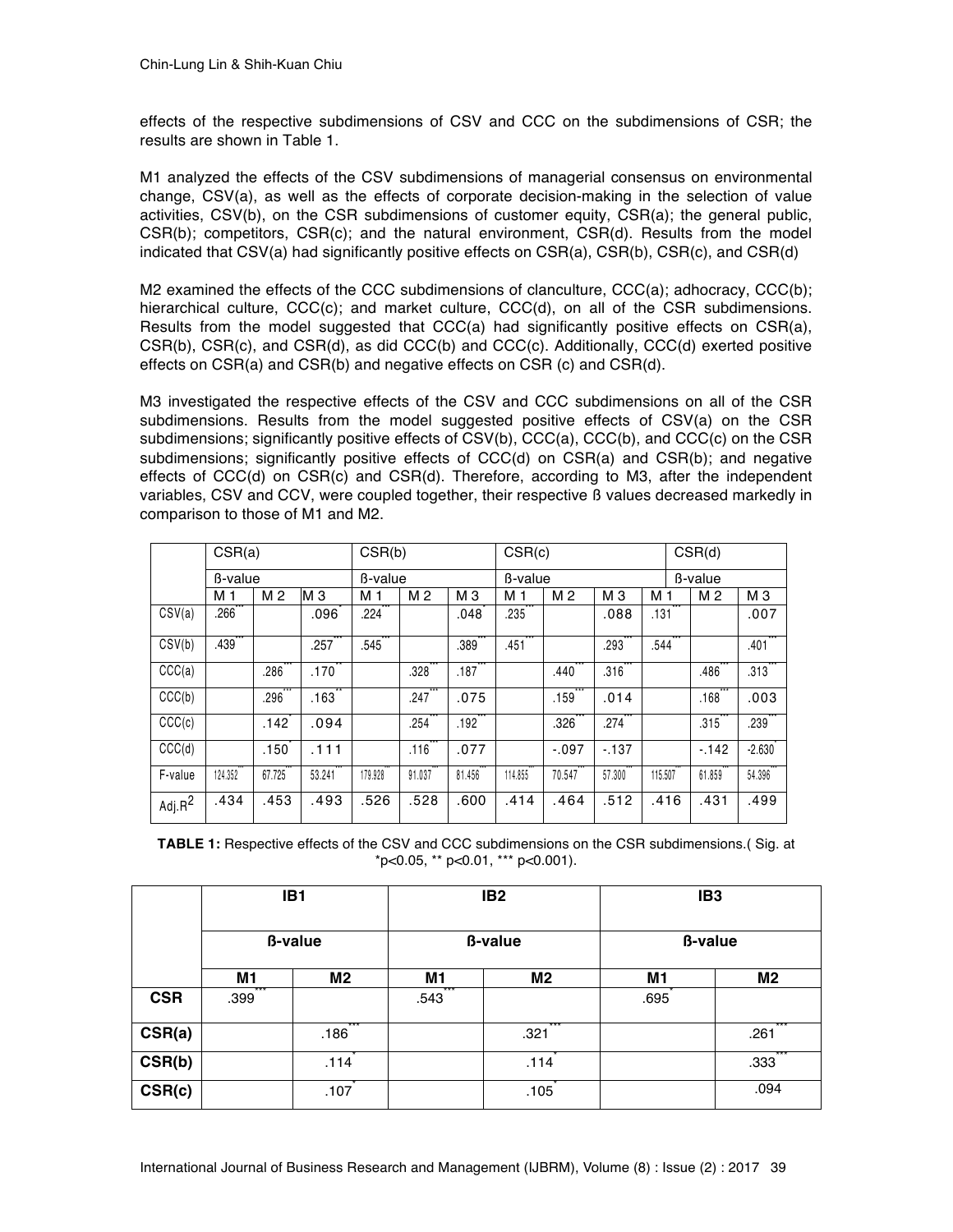| CSR(d)       |                 | .054            |                  | .086   |         | .111            |
|--------------|-----------------|-----------------|------------------|--------|---------|-----------------|
| F-l<br>value | $***$<br>60.729 | $***$<br>15.285 | $***$<br>134.022 | 34.393 | 300.198 | $***$<br>77.601 |
| Adj.R2       | .156            | .151            | .292             | .293   | .482    | .488            |

**TABLE 2:** Effects of CSR and its subdimensions on the IB subdimensions. ( Significant at \* p<0.05, \*\* p<0.01, \*\*\* p<0.001).

# **5. CONCLUSIONS AND RECOMMENDATIONS**

# **5.1 Conclusions and Achievements**

Although the primary purpose of businesses is to maximize profits for shareholders, the pursuit of profits can have serious social impacts, causing public pressure to mount on firms to assume social responsibilities. Shortly after CSR was first proposed, it was widely perceived as an ideal and people who learn of this concept for the first time think the same way. As this the concept continues to prevail, numerous firms have become more aware of the importance of CSR to their corporate image, coordination of business activities and resources, and creation of friendly social environments. Moreover, firms' success hinges on not only the stability of the macroeconomic environment and the commitment of managers and employees but also on public support, a safe operating environment, and well-established corporate culture.

CSR activities have become increasingly diversified and globalized. Studies on CSR have suggested that there has been growing attention on CSR as a shared-value strategy. According to Porter and Kramer [40], shared value provides a new means of achieving economic success; corporate culture is an intangible asset of great importance to firms and a critical factor in developing core competence; the prevalence of CSR varies from industry to industry; and with a solid understanding of a firm's overall CSR framework, one can grasp the impacts of its CSR practices. Thus, to investigate the influence of CSV and CCC on CSR implementation, the present study administered a questionnaire to a sample of employees from firms that were included in the CommonWealth Magazine's list of Excellence in Corporate Social Responsibility. We found that the level of employee knowledge about CSR varied markedly from industry to industry. The findings are summarized in the following two points.

# **5.1.1 Effects of CSV on CSR Implementation**

The scope of CSR has extended from promoting social welfare out of public pressure to incorporating the concept into the core operation strategies of firms. Business organizations should establish customized performance indicators (Porter and Kramer [40]). Although some companies have analyzed the influence of CSR indicators on their business performance, few have associated them with business improvement. In addition, strategic corporate activities should be conducted in a manner that can produce substantial, concrete benefits for firms and society at large; firms can do so by focusing on specific markets or their unique advantages and operating relevant value chains (Porter and Kramer [40]).

Although CSR has been widely discussed worldwide, research on this issue is still limited in scope. Therefore, the present study developed the dimensions of managerial consensus on environmental change and corporate decision-making in the selection of value activities. The former refers to the managerial consensus on changes in the competitive environment, sharedvalue creation, and firm–society interdependence; whereas the latter refers to whether corporate decision-making involves creating social value, cocreating economic value with society, sharing resources with society, fulfilling CSR to maintain competitive advantages, implementing CSR to generate business opportunities and expedite corporate innovation, and undertaking CSR projects relevant to the organization's business. The subdimensions of CSR are detailed as follows: (a) customer equity (which entails improving product quality, explicating product specifications, extending the warranty period, and attaching importance to customer satisfaction and consumer protection laws), (b) the general public (which entails building public trust,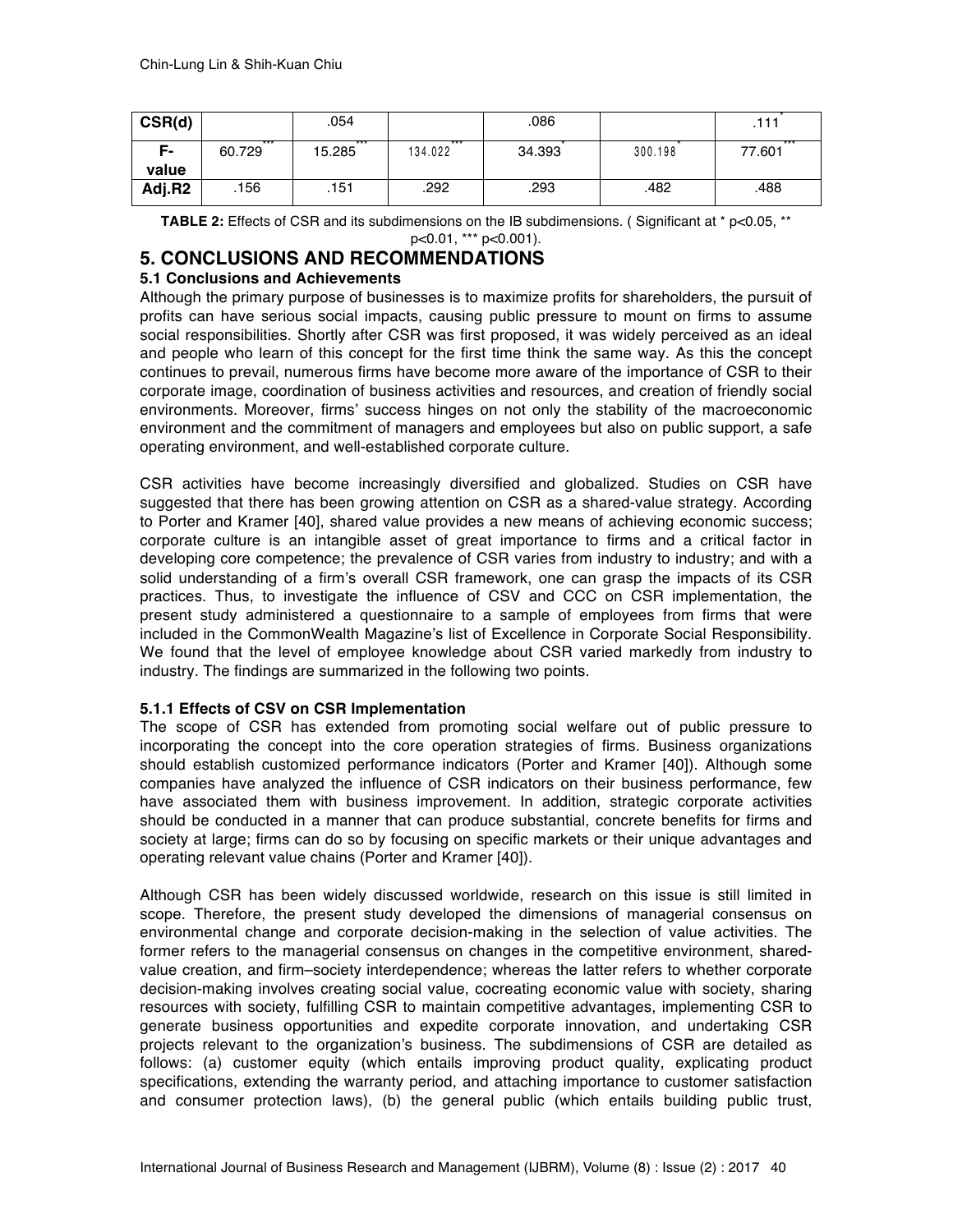contributing to the community, underwriting the construction of educational institutions, hospitals, and green spaces, and organizing events that promote social well-being), (c) competitors (which entails collaborating with competitors through CSR strategies and in an ethical manner and avoiding unfair competition), and (d) the natural environment (which entails improving environmental well-being, engaging in environmental protection and improvement, purchasing environmentally friendly facilities, and making investments that do not contribute to environmental pollution). The analysis of the CSR subdimension of the natural environment revealed the policies or measures that firms undertake to promote environmental well-being, the findings of which are expected to encourage corporate involvement in addressing climate change and global warming.

## **Achievements:**

Moreover, the questionnaire results indicated a significantly positive relationship between CSRminded firms' fulfillment of and emphasis on shared-value strategies and their employees' awareness of the strategical importance of CSR. However, the business strategies of the firms focused on improving the interests and satisfaction of their target customers and did not involve integrating the firms' resources into their immediate environments by implementing shared-valued strategies (e.g., collaborating with competitors through CSR strategies, acting ethically, and avoiding unfair competition). This suggests that despite improvements in their enterprise value and competitiveness associated with CSR, CSR-minded firms should further their involvement in undertaking value-chain activities in collaboration with competitors.

## **5.1.2 Effects of CCCs on CSR Implementation**

Corporate culture is a widely-researched topic in the field of management science. Much of the early research on corporate culture was devoted to culture at the organizational level; for example, the symbolism underlying language, tales, myths, and rituals, or the forms of cultural expression. Furthermore, corporate culture is a firm's organizational climate that is disclosed, propagated, and practiced top-down. However, scholarly consensus has yet to be reached regarding the appropriate methods for studying corporate culture, largely because of debate over whether qualitative and quantitative approaches should be used. A firm's corporate culture is effectively its "personality" and can be measured independent of other organizational phenomena. It is both stable and realizable and varies depending on a firm's values and beliefs.

This study divided the dimension of CCC into four subdimensions and organized them into the competing-values framework [](Cameron & Quinn, 2006). The CCC subdimensions are detailed as follows: (a) clan culture (e.g., employees exchanging ideas, managers leading and caring for their employees, organizational cohesion based on the loyalty and mutual trust of employees, emphasis on teamwork, and high trust levels), (b) adhocracy (e.g., employees showing enterprise, managers exhibiting entrepreneurial spirit, emphasizing innovation and willing to take innovationrelated risks, organizational cohesion based on commitment to innovation and growth, encouraging individual initiative, and emphasizing acquiring new resources and opportunities), (c) hierarchical culture (e.g., structural organization, managers skilled at streamlining the workflow, organizational cohesion based on company policy, embracing cost-effective principles, and ensuring employee safety and stability and organizational effectiveness), and (d) market culture (e.g., competitive and achievement-oriented employees, meticulous and enterprising managers, organizational cohesion based on goal accomplishment, success defined as outperforming competitors, encouraging competition and goal accomplishment, and ability to maintain a competitive advantage in the market). The CCC subdimensions were regressed with the CSR subdimensions.

#### **Achievements:**

The regression results are described as follows. First, the most significant positive correlation was between adhocracy and CSR, indicating that employees working for firms with a adhocracy tend to show initiative; their managers tend to have entrepreneurial spirit, encourage innovation, and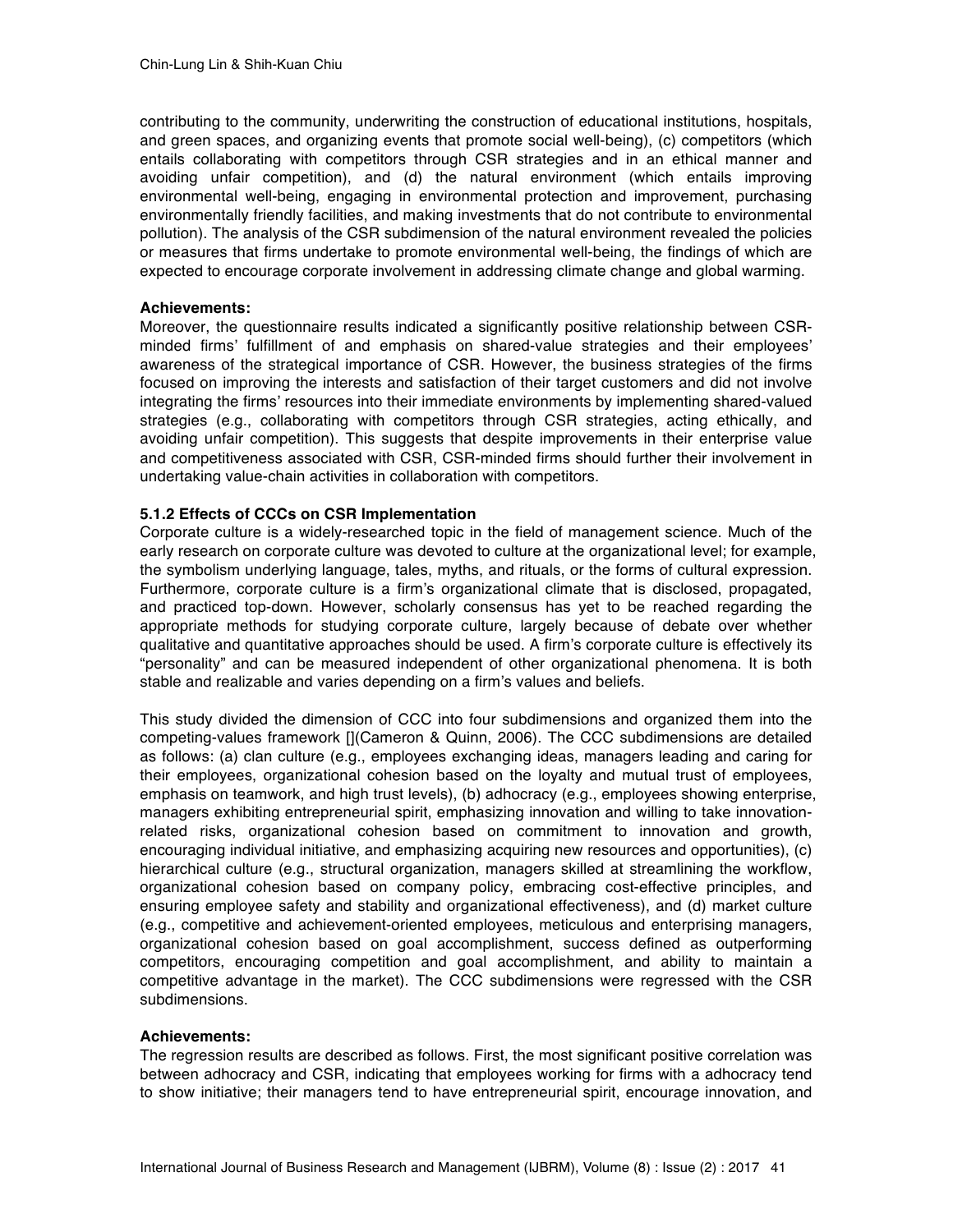task innovation-related risks; and their employers tend to acquire new resources and opportunities and focus on innovative strategies to derive shared value from CSR. In addition, because corporate culture is a soft power that can achieve group cohesion and determines the manner in which a firm operates, adhocracy can best facilitate CSR implementation. Second, market culture negatively affected the competitor and natural environment subdimensions of CSR and significantly affected the customer equity and general public subdimensions. In firms with a market culture, employees are competition- and achievement-oriented, and employers tend to be meticulous and enterprising, focus on generating profits and outperforming competitors to establish a competitive advantage in the market. Such firms typically engage in unfair competition because of their zero-sum relationships with competitors. Regarding the natural environment, they tend to undertake activities aimed at improving environmental well-being, engage in environmental protection and improvement, purchase environmentally friendly facilities, and make investments that do not contribute to environmental pollution.

CSR may entail expensive environmentally friendly facilities and certification costs and may therefore render business opportunities associated with the pursuit of this practice costly and hinder financial performance on a short-term basis at the early stage of its implementation; however, it may contribute to a firm's long-term development.

## **5.1.3 Effects of CSR Implementation on IB**

IB encourages employees to engage in CSR activities and conceive new ideas. To ensure constant growth, a firm should build an environment that is conducive to innovation at the individual and organizational levels to enhance its competitiveness. This study divided the IB dimension into three subdimensions: (a) individual innovation (e.g., frequently generating unique ideas, creating ingenious solutions to problems, attempting to find new solutions, and becoming highly creative by working with team members), (b) team innovation (e.g., employees with innovative ideas are recognized and rewarded, and these ideas have been put into practice and implemented at work), and (c) organizational innovation (e.g., the firm frequently implements policies that improve its performance; supervisors adopt new leadership approaches, understand the objectives of their subordinates, and adjust the subordinates' duties to achieve their objectives; and the employee compensation and benefit policies is relatively unique, encourage worker productivity, and boost work morale). The IB subdimensions were regressed with the CSR subdimensions. The questionnaire respondents worked for firms listed by *CommonWealth Magazine* for Excellence in Corporate Social Responsibility.

## **Achievements:**

The questionnaire results suggested that they held favorable opinions about their organizations' investment in CSR, and CSR correlated positively with innovation at the individual, team, and organizational levels. Thus, employees can hone their problem-solving skills through CSR participation. Moreover, ideas pertaining to CSR implementation that employees contribute to their organizations' participation in the magazine's CSR evaluation can be both utilized to refine work processes or formulate practical policies—thereby gaining managerial support and enhancing organizational performance—and introduced into business operations.

## **5.2 Comparative Evaluation**

This research firstly indicates that strategic consensus on shared values play a significant role on CSR strategies, and different corporate cultural characteristics were strongly related to CSR strategies. According to Dawoudi [14], the corporate in Palestine utilize *Tamayazz* program embody the managerial consensus on shared value and innovative behavior to strike a balance between corporate social responsibilities and self-interest in business. It also represents that this study can be applied not only on firms listed by CommonWealth but also on other enterprises. Second, this work concludes that shared values, CCC, and CSR activities correlated positively with IB. According to Waldma [61], by examining 561 firms in 15 countries, various corporate cultural characteristics can affect the behavior of corporate social responsibilities decided by top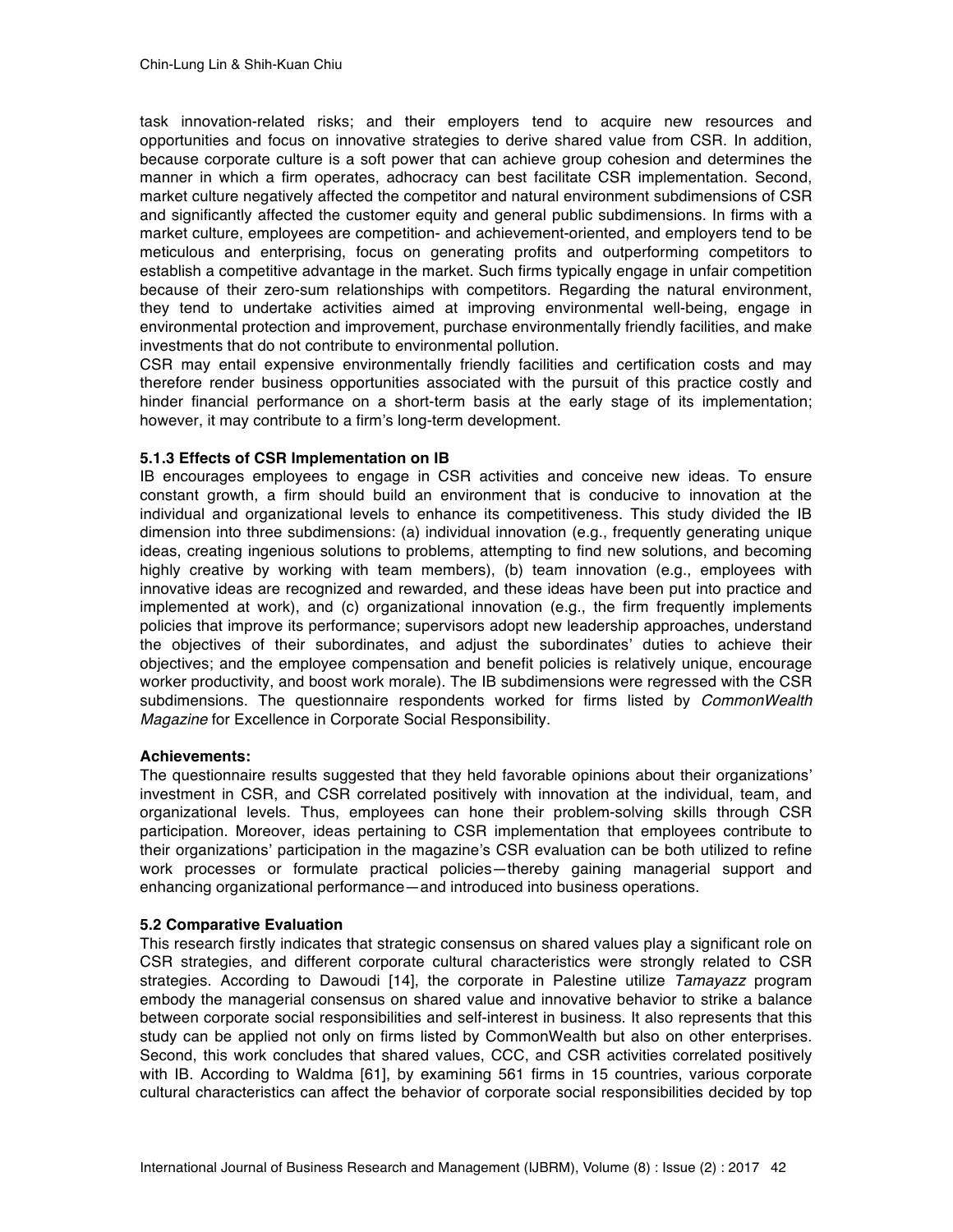management team members. Thus, multiple examples support the conclusion done by this research.

## **5.3 Suggestions**

#### **5.3.1 Practical Implications**

CSR is prevalent worldwide. Numerous international bodies, government and nongovernment organizations, and researchers have formulated guidelines, standards, and norms for CSR, although some Southeast Asian countries lag behind in their CSR involvement. Moreover, CSR obliges firms to act legally, restrains them from taking actions that are detrimental to their operation or image, facilitates their innovation, and enhances their profitability. On the basis of the arguments and findings, this study offers the following suggestions about CSR implementation:

(1) There is some inconsistency between firms' CSR knowledge and behavior. They undertake CSR predominantly through philanthropy and perceive CSR as a means of cementing their reputation. We suggest that firms seek strategic partnerships to establish norms and guidelines for CSR activities, thereby improving the competitive environment in their industries.

(2) Firms should correct their actions that contradict their CSR strategies, reevaluate and adjust their goals for managing CSR, revise their value statements, and update their strategies to be in line with changes in internationally recognized standards for CSR.

#### **5.3.2 Theoretical Implications**

The conception and realization of an ingenious idea entail behavioral changes. To continuously develop its creative workforce, firms should focus on long-term objectives, undertake different CSR activities, and encourage employee participation in activities that prompt them to undergo personal development without constraint and think and behave innovatively and flexibly.

## **5.4 Future Research Directions**

(1) Because of time constraints and limited resources, this study enrolled the employees of firms that were included in the Common Wealth Magazine's list of Excellence in Corporate Social Responsibility. Thus, the findings may have been affected by sampling bias. Future studies should consider recruiting employees of listed and over-the-counter companies whose CSR efforts are not recognized by this magazine.

(2) The research focused on the variables analysis of the whole structure, but not took the interferences into considerations. The personal values of the employees are also parts of corporate culture, which would not only constraint their desire of participation in the activities of corporate social responsibilities but also affect individual innovation, organizational, team innovation, and etc. Therefore, future research needs to contain more interference analysis incorporated with the personal values so as to have a deeper understanding of the result affected by personal values.

# **6. ACKNOWLEDGEMENTS**

We thank colleagues in our department who provided insight and expertise that assisted the research significantly, although they may not agree with all of the interpretations of this paper.

We thank all scholars who have contributed to our work and CommonWealth Magazine's cooperation. This manuscript was translated into English by Wallace Academic Editing.

# **7. REFERENCES**

[1] Annemijn F. Van Gorp & Catherine A. M. (2010). "The impact of facilities and service-based competition on internet services provision in the Canadian broadband market". Telematics and Informatics, vol. 27(3), pp. 217-230.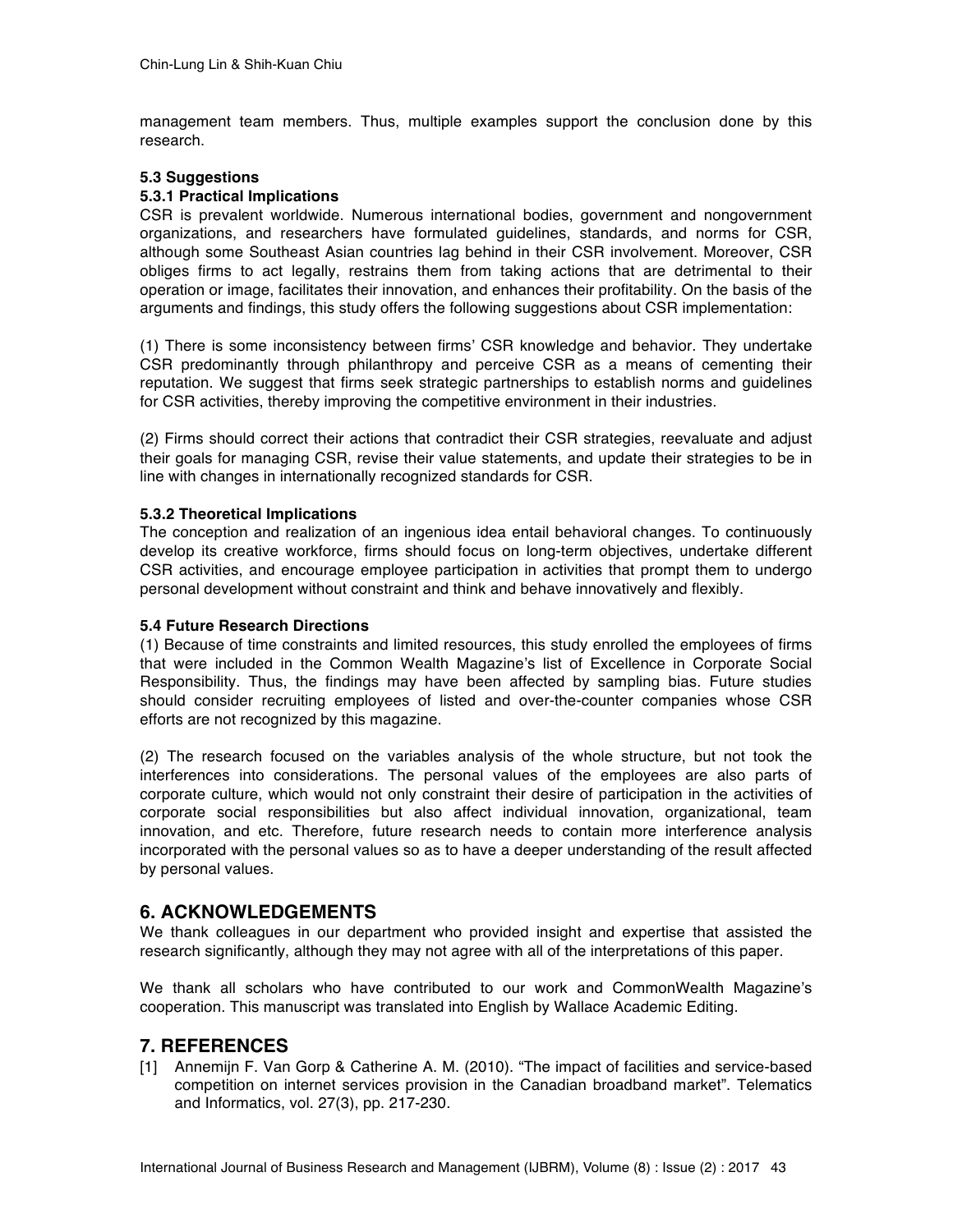- [2] Antonsen S. (2009). "The relationship between culture and safety on offshore supply vessels". Safety Science, vol. 47(8), pp. 1118-1128.
- [3] Baer, M. (2012). "Putting Creativity to work: The Implementation of Creativity ideas in Organizations". Academy of Management Journal, vol. 55(5), pp. 1102-1119.
- [4] Bansal, P. (2003). "From issues to actions: The importance of individual concerns and organizational values in responding to natural environmental issues". Organization Science, vol. 14, pp. 510-527.
- [5] Barnett, M.L. (2007). "Stakeholder influence capacity and the variability of financial returns to corporate social responsibility". Academy of Management Review, vol. 32, pp. 794–816.
- [6] Beek, A.P.A., & Gerritsen, D.L. (2010). "The relationship between organizational culture of nursing staff and quality of care for residents with dementia: Questionnaire surveys and systematic observations in nursing homes". International Journal of Nursing Studies, In Press.
- [7] Carroll, A.B. (1979), "A three-dimensional conceptual model of corporate social performance", Academy of Management Review, vol. 4, pp. 497-505.
- [8] Carroll, A. B. (1999). Corporate social responsibility: Evolution of a definitional construct. Business& Society, 38, 268-295.
- [9] Carroll, A. B. (2010). Corporate social responsibility. In W. Visser, D. Matten, M.Pohl, &N. Tolhurst (Eds.), The A-Z of corporate social responsibility (pp.106-113). West Sussex, England: Wiley.
- [10] Cameron, K.S., R. E. Quinn (1999) "Diagnosing and Changing Organizational Culture: Based on the Competing Values Framework". Reading, Massachusetts: Addison Wesley.
- [11] Cameron, K. S. & Quinn, R. E. (2006). "Diagnosing and changing organizational culture based on the competing values framework", (Revised Ed.). New York, John Wiley And Sons Ltd.
- [12] Chang, S. C., & Lee, M. S. (2007). "The effects of organizational culture and knowledge management mechanisms on organizational innovation: An empirical study in Taiwan". The Business Review, Cambridge, vol. 7(1), pp. 295-301.
- [13] Danylkiv, K. P. (2013). "Theoretical and Methodological Aspects of the Essence of Innovation in the Context of Modern Approaches," International Journal of Organizational Innovation, vol. 6(2), pp. 26-33.
- [14] Dawoudi, D (2013). "Padico Holding: Developing Responsiveness through Corporate Social Responsibility". Perspectives on Global Development and Technology, Vol. 12(5-6), pp. 590- 596
- [15] Deshpande, R. & Webster, F. E. (1989). Organizational culture and marketing: Defining the research agenda. Journal of Marketing, 53, 3-15
- [16] Duygu Turker (2009). Measuring Corporate Social Responsibility:A Scale Development Study. Journal of Business Ethics 85: 411– 427
- [17] Edmans, Alex (2011), "Does the Stock Market Fully Value Intangibles? Employee Satisfaction and Equity Prices," Journal of Financial Economics, vol. 101(3), pp. 621-640.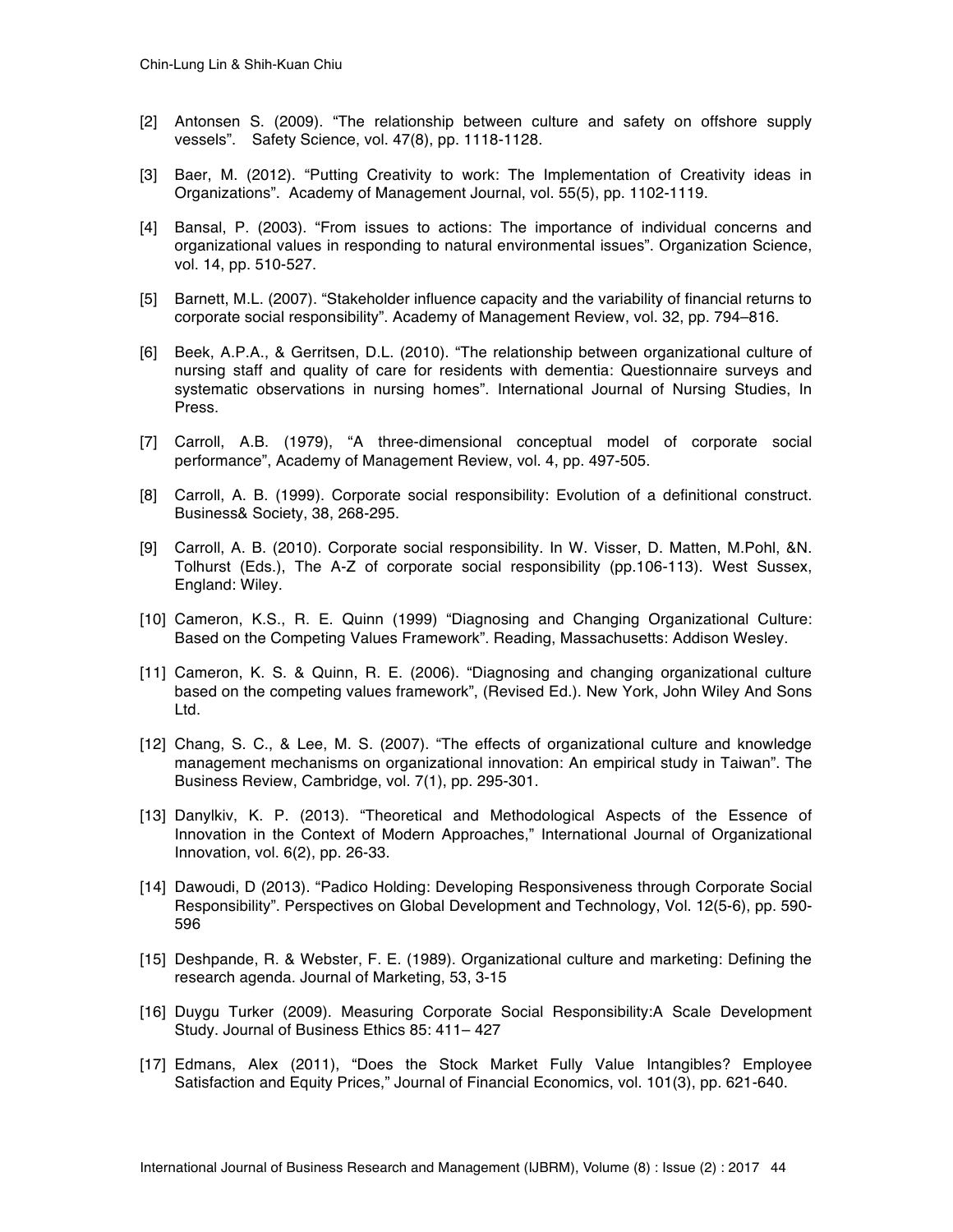- [18] Euchner, J. (2013). "Innovation is Change Management," Research Technology Management, vol. 56(6), pp. 49-54.
- [19] Friedman, M., (1970). "The social responsibility of business is to increase its profits", New York Yunes Magazine, September 13, 32-33, 122, 124, 126.
- [20] Gordon, S., Tarafdar, M., Cook, R., Masksimoski, R., & Rogowitz, B.(2008). "Improving the front end of innovation with information technology". Research Technology Management, vol. 51(3), pp. 50-58
- [21] Hammond, M. M., Neff, N. L., Farr, J. L., Schwall, A. R., and Zhao, X. (2011). Predictors of individual-level innovation at work: A meta-analysis. Psychology of Aesthetics, Creativity, and the Arts, 5(1), 90-105.
- [22] Harrington, S. J., & Guimaraes, T. (2005). "Corporate culture, absorptive capacity and IT success," Information and Organization, vol. 15(1), pp. 39-63.
- [23] Hull, C. E. and Rothenverg, S. (2008), "Firm Performance: The Interactions of Corporate Social Performance with Innovation and Industry Differentiation", Strategic Management Journal, vol. 29, pp. 781-789
- [24] Hurley, R.F & Hult, G.T. (1998). "Innovation, market orientation and organizational learning: an integration and empirical examination". Journal of Marketing vol. 62(3): pp. 42–54.
- [25] Irani, Z., Beskese, A., & Love, P. E. D. (2004). "Total quality management and corporate culture: Constructs of organizational excellence", Technovation, vol. 24(8), pp. 643-650.
- [26] Janssen, O. (2000). Job demands, perceptions of effort reward fairness and innovative work behaviour. Journal of Occupational and Organizational Psychology, 73(3), 287-302.
- [27] Janssen, O. (2003). "Innovative behavior and job involvement at the price of conflict and less satisfation relations with co-workers". Journal of Occupational and Organizational Psychology, vol. 76, pp. 347-364.
- [28] Kanter, R. M. (1988). "When a thousand flowers bloom: structural,collective, and social conditions for innovation in organization". In B.M. Staw. & L. L. Cummings (Eds.), Research in organizational behavior, vol. 10, pp. 169-211. Greenwich, CT: JAI.
- [29] King, N, & Anderson, N. (2002). "Managing innovation and chang: A critical guide for organization". London:Thomson.
- [30] Kuehn K. and Mclntire, L (2014). "Sustainability a CFO Can Love", Harvard Business Review, April
- [31] Levin, L. A., and Behrens, S. J. (2003). "From swoosh to swoon: Linguistic analysis of Nike's changing image". Business Communication Quarterly, vol. 66, pp. 52-65.
- [32] Lin, C. Y. (2006). "A study on the organizational innovations in Taiwan's logistics industry". The Business Review,Cambridge, vol. 5(1), pp. 270-275.
- [33] Maignan, I., Ferrell, O. C., and Hult, G. T. M. (1999). "Corporate citizenship: Cultural antecedents and business benefits". Journal of the Academy of Marketing Science, vol. 27: pp. 455-469.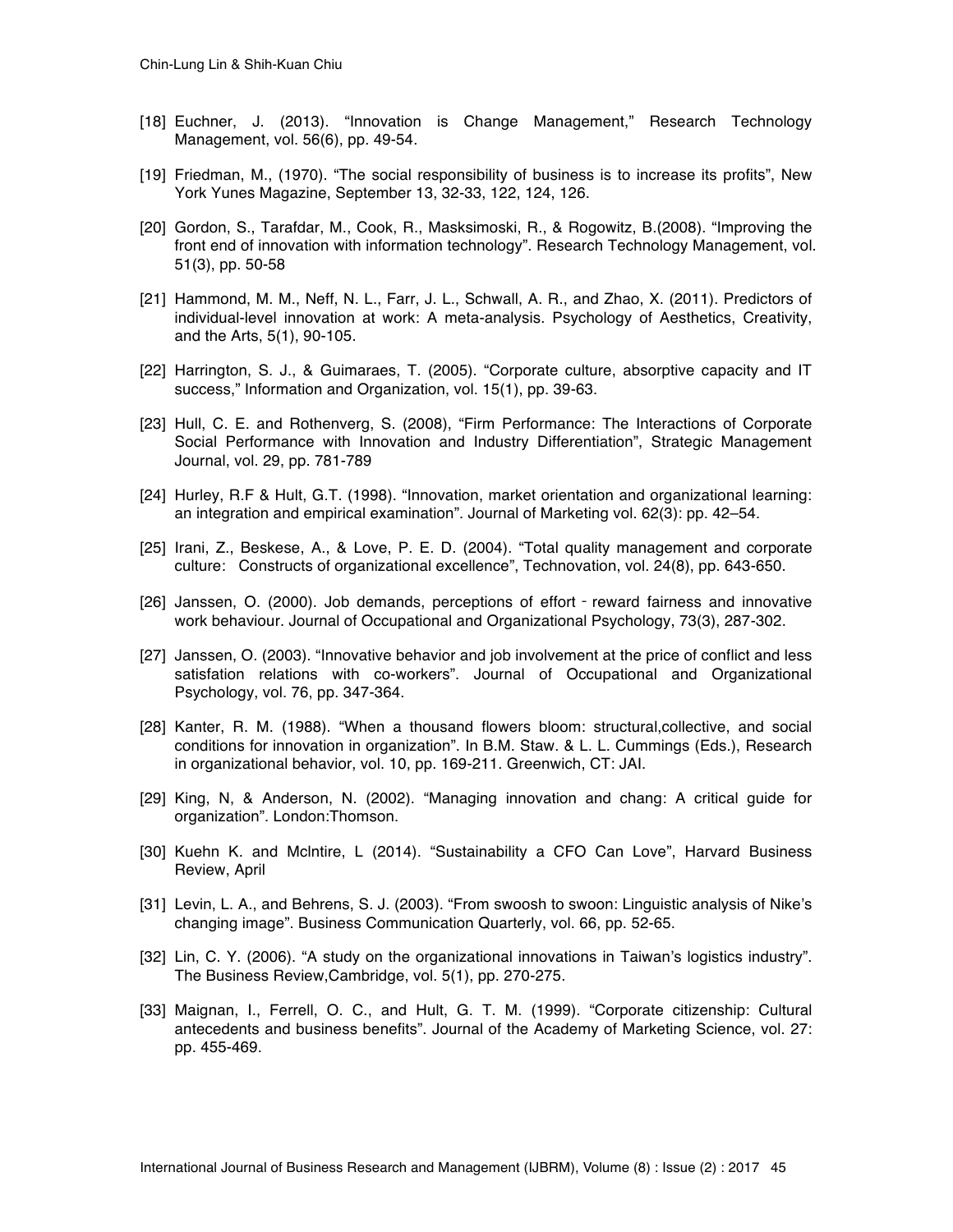- [34] Marcus, A. A., and Anderson, M. H.( 2006). "A general dynamic capability: Does it propagate business and social competencies in the retail food industry?" Journal of Management Studies, vol. 43: pp. 19-46.
- [35] Matsumoto D., Yoo S. H.,& Nakagawa S. (2008). "Culture, Emotion Regulation, and Adjustment". Journal of Personality and Social Psychology, vol. 94(6), pp. 925-937.
- [36] Palmer, I., Dunford, R., & Akin, G.(2008). Managing Organizational Change : A Multiple Perspectives Approach. Textbook Paperback - New Edition, Publisher: McGraw-Hill Companies.
- [37] Polonsky, M. J., Carlson, L., & Fry, M.-L. (2003). "The harm chain: A public policy development and stakeholder perspective". Marketing Theory, vol. 3(3), pp. 345-364.
- [38] Peters, T., & R. Waterman. (1982). "In search of excellence". New York:Harper and Row
- [39] Porter, M. E., and Kramer, M. R. (2006). "Strategy and society: The link between competitive advantage and corporate social responsibility". Harvard Business Review, December vol. 84(12), pp. 73-78, 78-92.
- [40] Porter, M. E., and Kramer, M. R. (2011). "Creating Shared Value", Harvard Business Review January-February
- [41] Rangan, K. Chase L. and Karim S. (2015). "The truth about CSR". Harvard Business Review January- February
- [42] Robbins, S. P. (1996). "Organizational Behavior. Englewood Cliffs", New Jersey:Prentice Hall International Ltd.
- [43] Robbins, S. P. & Judge, T. A. (2011). Organizational Behavior (14th edition). NJ: Prentice-Hall.
- [44] Rosli, M. M., & Sidek, S. (2013). "The Impact of Innovation on the Performance of Small and Medium Manufacturing Enterprises: Evidence from Malaysia," Journal of Innovation Management in Small & Medium Enterprises, pp. 1-16.
- [45] Scott, S.G., & Bruce, R.A. (1994). "Determinants of Innovative Behavior: A Path Model of Individual Innovation in Workplace". Academy of Management Journal, vol. 37(3) , pp. 580- 607.
- [46] Schein, E. H. 1985. "Organizational culture and leadership". San Francisco: Jossey-Bass.
- [47] Schmitt, J., & Renken, U. (2012). "How to earn money by doing good: Shared value in the apparel industry". Journal of Corporate Citizenship, vol. 45, pp. 79-103.
- [48] Schumpeter, J. A. (1934). "The Theory of Economic Development," Cambridge, MA, Harvard Economic Studies.
- [49] Sethi, S.P. (1975). "Dimensions of corporate social performance: an analytic framework". California Management Review, Spring, pp. 58–64.
- [50] Smith K T and Julie J. Alexander (2013). "Which CSR-Related Headings Do Fortune 500 Companies Use on Their Websites?" Business Communication Quarterly, vol. 76(2), pp. 155–171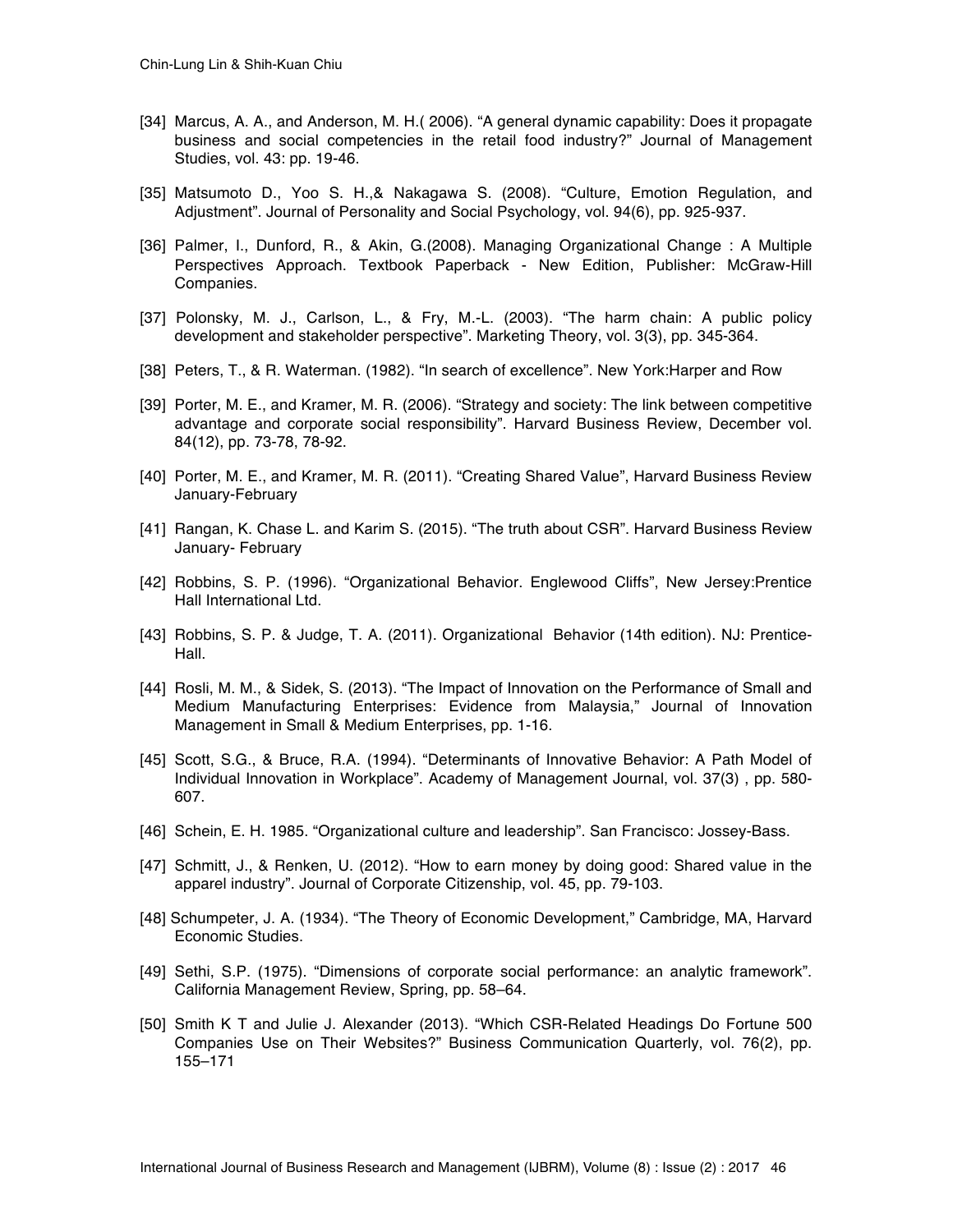- [51] Smith, N.C. (2003). Corporate social responsibility: whether or how? California Management Review, 45, pp. 52–76.
- [52] Stowe, C. R. B., & Grider, D. (2014). "Strategies for advancing organizational innovation," Journal of Management and Marketing Research, vol. 15, pp. 1-17.
- [53] Sibao, S., and Guaer, Ch. (2009). "Economic Globalization and the Construction of China's Corporate Social Responsibility". International Journal of Law and Management, vol. 3, 134- 138.
- [54] Tran, T. T. (2006). "A Conceptual Model of Learning Culture and Innovation Schema". Competition Forum, vol. 4(1), ABI/INFORM Global, pp. 116-124.
- [55] Tricer, H. M., & Beyer, J. M. 1993. "The cultures of work organizations". Prentice Hall, Inc., Englewood Cliffs, New Jersey.
- [56] Tsai, M. T., &; Tsai, C. L. (2010). "Innovation capability and performance in Taiwanese science parks: Exploring the moderating effects of industrial clusters fabric". International Journal of Organizational Innovation, vol. 2(4), pp. 80-103.
- [57] Vaidyanathan, L., & Scott, M. (2012). "Creating shared value in India: The future for inclusive growth". The Journal for Decision Makers, vol. 37(2), pp. 108-113.
- [58] Van de Ven, A. H. (1986). Central problems in the management of innovation. Management Science, 32(5), 590-607.
- [59] Van Der Vegt, G. S., & Janssen, O. (2003). Joint impact of interdependence and group diversity on innovation. Journal of Management, 29(5), 729-751.
- [60] Victor A. Thompson. (1965). "Bureaucracy and Innovation. Administrative Science Quarterly", vol. 10(1), pp. 1-20.
- [61] Waldman, D.A. et al (2006). "Cultural and leadership predictors of corporate social responsibility values of top management: a GLOBE study of 15 countries". Journal of International Business Studies, Vol 37(6), pp. 823-837.
- [62] Weerawardena, J., & O'Cass, A. (2004). "Exploring the characteristics of the market-driven firms and antecedents to sustained competitive advantage". Industrial Marketing management, vol. 33(5),pp. 419-428.
- [63] Woodman, R. W., Sawyer, J. E., & Griffin, R. W. (1993). "Toward a theoryof organizational creativity". Academy of Management Review, vol. 18(2), pp. 293-321.
- [64] Zaltman, G., Duncan, R., & Holbek, J. (1973). "Innovations and Organizations", New York: John Wiley and Sons.
- [65] Zairi, M., and Peters, J. (2002). The impact of social responsibility on business performance, Managerial Auditing Journal, 17(4), 174-178.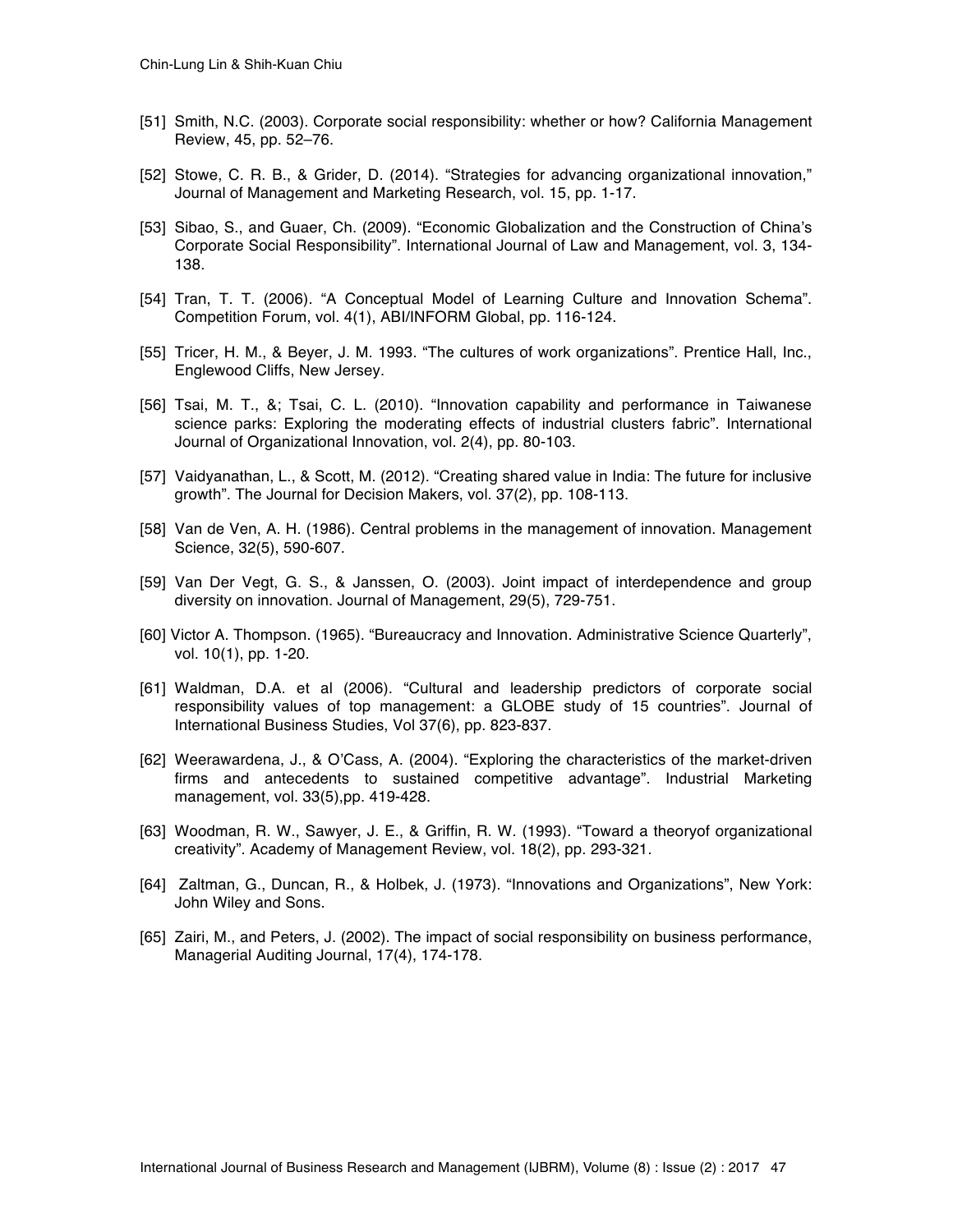# **Appendix 1**

| <b>Dimensions</b>                         | Number of<br><b>Questions</b> | Cronbach's a |
|-------------------------------------------|-------------------------------|--------------|
| CSV                                       | 10                            | .949         |
| Consensus on environmental change         | 3                             | .896         |
| Decision-making in the selection of value | $\overline{7}$                | .942         |
| activities                                |                               |              |
| $_{\rm CCC}$                              | 24                            | .942         |
| Clan culture                              | 6                             | .925         |
| Adhocracy culture                         | 6                             | .935         |
| Hierarchy culture                         | 6                             | .930         |
| Market culture                            | 6                             | .916         |
| CSR.                                      | 18                            | .942         |
| Customer equity                           | 7                             | .882         |
| The general public                        | 4                             | .823         |
| Competitors                               | 3                             | .830         |
| Innovative behavior                       | 14                            | .936         |
| Individual innovation                     | 4                             | .911         |
| Team innovation                           | 3                             | .886         |
| Organizational innovation                 | 10                            | .931         |

## Reliability of all dimensions.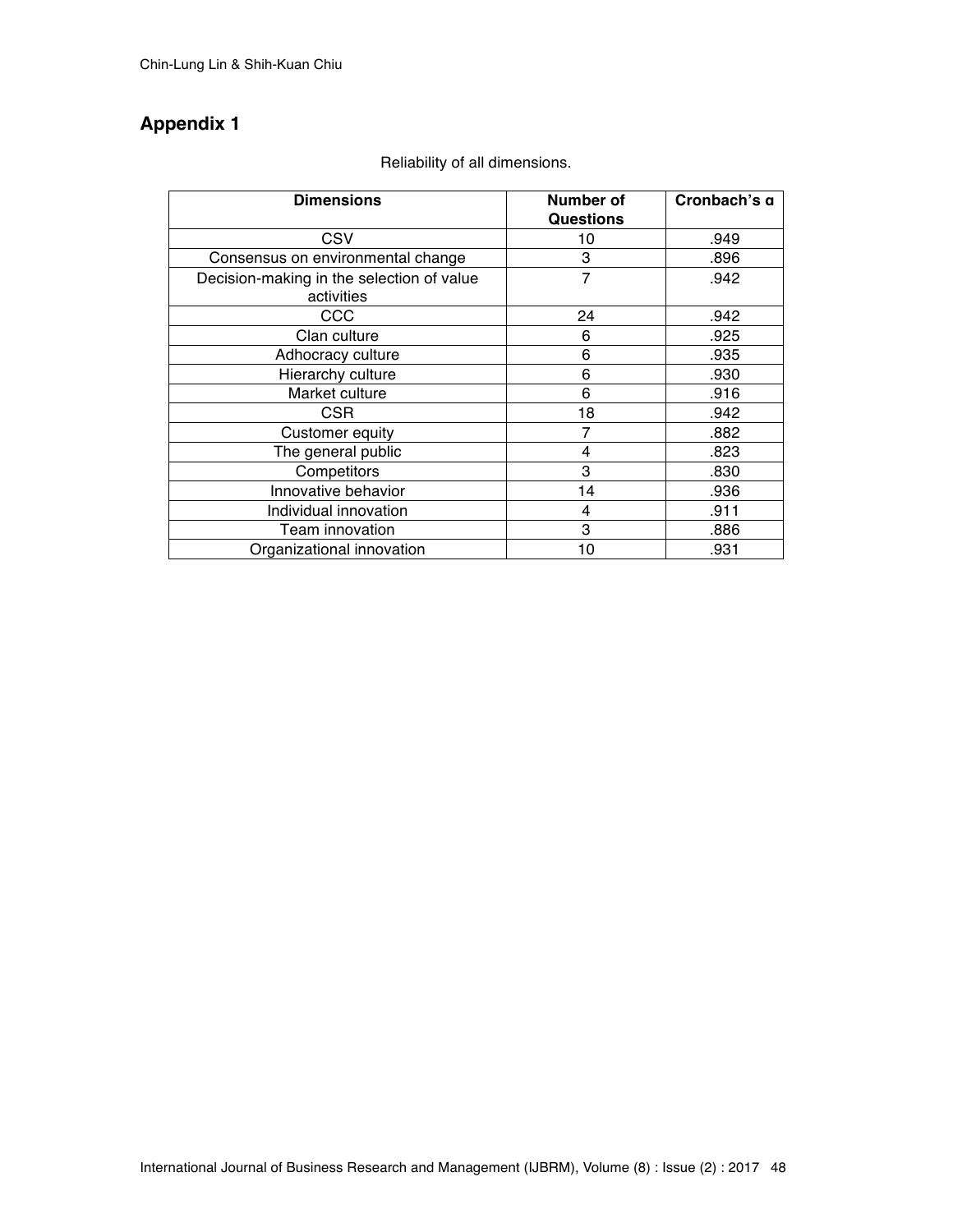# **Appendix 2**

| Correlation coefficients of all dimensions and their respective subdimensions ( $n = 323$ ) |  |
|---------------------------------------------------------------------------------------------|--|
|---------------------------------------------------------------------------------------------|--|

|                  |                            | CSV               |                     | $CSV(a)$ $CSV(b)$   |                |                      |                      |                     | $CCC(a)$ $CCC(b)$ $CCC(c)$ $CCC(d)$ $CSR$ |              |                      |                     |                     | CSR(a) CSR(b) CSR(c) CSR(d) |
|------------------|----------------------------|-------------------|---------------------|---------------------|----------------|----------------------|----------------------|---------------------|-------------------------------------------|--------------|----------------------|---------------------|---------------------|-----------------------------|
| <b>CSV</b>       | p                          | 1                 | $.869$ <sup>*</sup> | $.978^{n}$          | .760           | $.683$ <sup>*</sup>  | $.659$ <sup>**</sup> | .466                | .511                                      | .775         | .660 <sup>°</sup>    | .728                | .646                | .646                        |
|                  |                            |                   | .000                | .000                | .000           | .000                 | .000                 | .000                | .000                                      | .000         | .000                 | .000                | .000                | .000                        |
| $CSV(a)$ p       |                            | .869              | 1                   | .746                | 720            | .640                 | .569                 | .466                | .530 <sup>°</sup>                         | 676          | .593                 | .630 <sup>°</sup>   | .572                | .537໊                       |
|                  | Sig.                       | .000              |                     | .000                | .000           | .000                 | .000                 | .000                | .000                                      | .000         | .000                 | .000                | .000                | .000                        |
| $CSV(b)$ $p$     |                            | .978              | .746                | 1                   | 717            | .648                 | .646                 | .430                | $.463$ <sup>"</sup>                       | 757          | .637                 | .712                | .627                | .642                        |
|                  | Sig.                       | .000              | .000                |                     | .000           | .000                 | .000                 | .000                | .000                                      | .000         | .000                 | .000                | .000                | .000                        |
| CCC              | р                          | 760               | .720                | .717                | 1              | .797"                | .707                 | .764                | $.802^{n}$                                | .761         | .666                 | .723                | .635                | .601                        |
|                  | Sig.                       | .000              | .000                | .000                |                | .000                 | .000                 | .000                | .000                                      | .000         | .000                 | .000                | .000                | .000                        |
| CCC(a)           |                            | 683               | .640                | .648                | .797 ๊         | 1                    | .562                 | $.444$ <sup>*</sup> | .438                                      | .707         | .581                 | .631                | .632                | .617                        |
|                  | Sig.                       | .000              | .000                | .000                | .000           |                      | .000                 | .000                | .000                                      | .000         | .000                 | .000                | .000                | .000                        |
| $CCC(b)$ $p$     |                            | .659              | .569                | .646                | .707`          | .562                 | 1                    | .212                | .348                                      | .571         | .539                 | .526                | .442                | 439                         |
|                  | Sig.                       | .000              | .000                | .000                | .000           | .000                 |                      | .000                | .000                                      | .000         | .000                 | .000                | .000                | .000                        |
| $CCC(c)$ $p$     |                            | .466              | .466                | .430                | .764`          | $.444$ <sup>*</sup>  | .212                 | 1                   | .710                                      | .545         | $.439$ <sup>*</sup>  | .535                | .487                | .443                        |
|                  | Sig.                       | .000              | .000                | .000                | .000           | .000                 | .000                 |                     | .000                                      | .000         | .000                 | .000                | .000                | .000                        |
| CCC(d)           |                            | .511              | .530                | .463                | 802            | .438                 | .348                 | $.710^{11}$         | 1                                         | .506         | .479"                | .526                | .383                | .340"                       |
|                  | Sig.                       | .000              | .000                | .000                | .000           | .000                 | .000                 | .000                |                                           | .000         | .000                 | .000                | .000                | .000                        |
| CSR              | р                          | .775              | .676                | .757                | .761           | .707                 | .571                 | .545                | .506                                      | $\mathbf{1}$ | .875                 | $.883$ <sup>"</sup> | $.842$ <sup>*</sup> | .845                        |
|                  | Sig.                       | .000              | .000                | .000                | .000           | .000                 | .000                 | .000                | .000                                      |              | .000                 | .000                | .000                | .000                        |
| <b>CSRA</b>      | p                          | .660 <sup>°</sup> | .593                | .637                | 666            | .581                 | .539                 | $.439$ <sup>"</sup> | $.479$ <sup>"</sup>                       | .875         | 1                    | $.699$ <sup>*</sup> | .615                | .579                        |
|                  | Sig.                       | .000              | .000                | .000                | .000           | .000                 | .000                 | .000                | .000                                      | .000         |                      | .000                | .000                | .000                        |
| <b>CSRB</b>      | $\boldsymbol{p}$           | .728              | $.630+$             | $.712$ <sup>"</sup> | .723           | $.631$ $\!\cdot\!$   | .526                 | .535                | .526                                      | .883         | $.699$ <sup>**</sup> | 1                   | $.716$              | .670                        |
|                  | Sig.                       | .000              | .000                | .000                | .000           | .000                 | .000                 | .000                | .000                                      | .000         | .000                 |                     | .000                | .000                        |
| CSR <sub>C</sub> | <b>p</b>                   | .646              | .572                | .627                | .635           | $.632$ <sup>**</sup> | .442                 | .487                | .383                                      | .842`        | .615                 | .716                | 1                   | $.700$ "                    |
|                  | Sig.                       | .000              | .000                | .000                | .000           | .000                 | .000                 | .000                | .000                                      | .000         | .000                 | .000                |                     | .000                        |
| $CSR(d)$ p       |                            | .646 <sup>°</sup> | .537                | .642                | .601 $\degree$ | .617                 | 439"                 | .443                | $.340$ "                                  | .845         | $.579$ <sup>**</sup> | .670                | $.700$              | $\mathbf{1}$                |
|                  | Sig.                       | .000              | .000                | .000                | .000           | .000                 | .000                 | .000                | .000                                      | .000         | .000                 | .000                | .000                |                             |
|                  | ** $p < .01$ (two-tailed). |                   |                     |                     |                |                      |                      |                     |                                           |              |                      |                     |                     |                             |